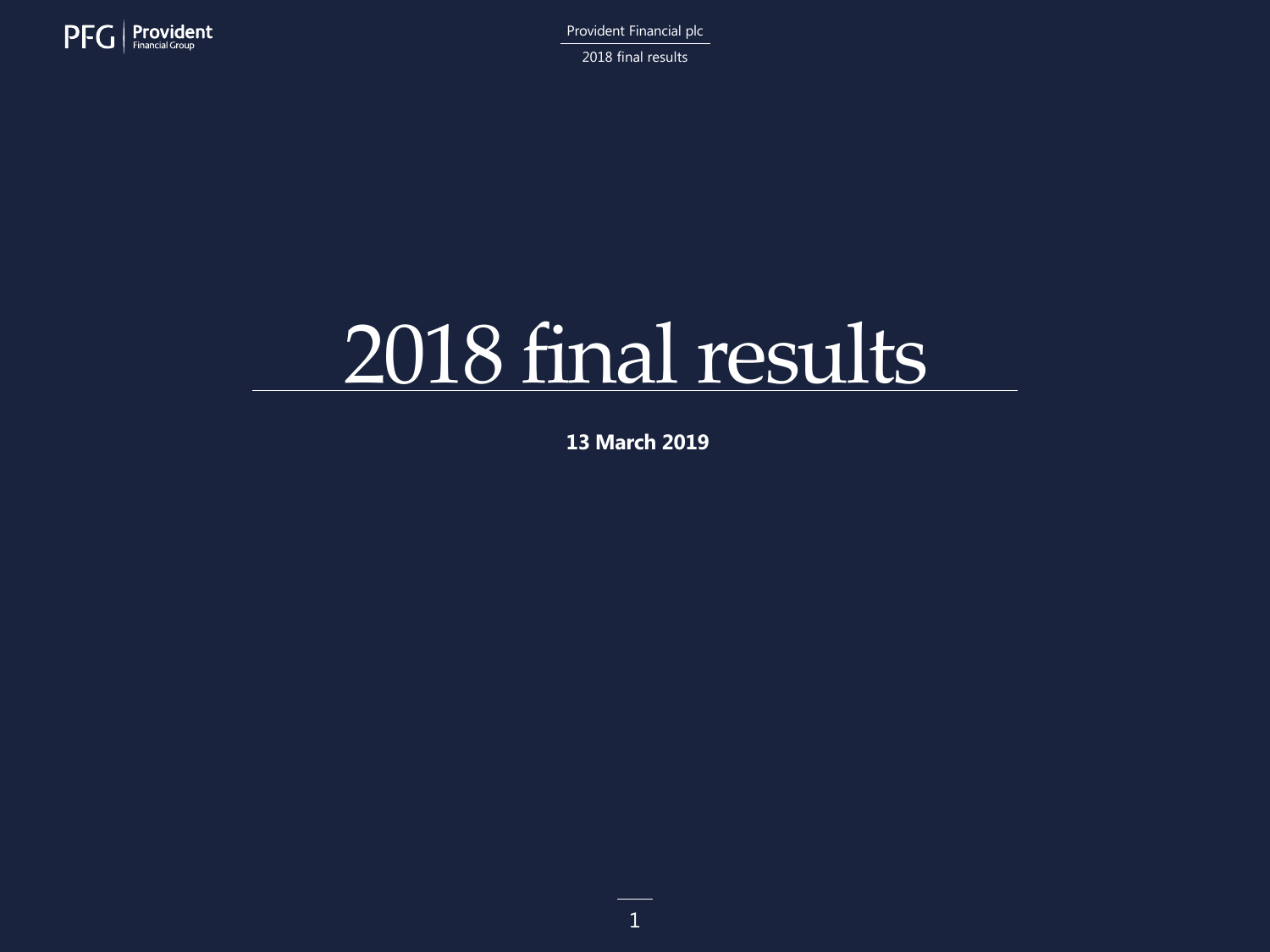Provident Financial plc 2018 final results

## Today's presentation

- Highlights and operational progress **Malcolm Le May**
- Financial review **Simon Thomas**
- Strategy and outlook **Malcolm Le May**
- Questions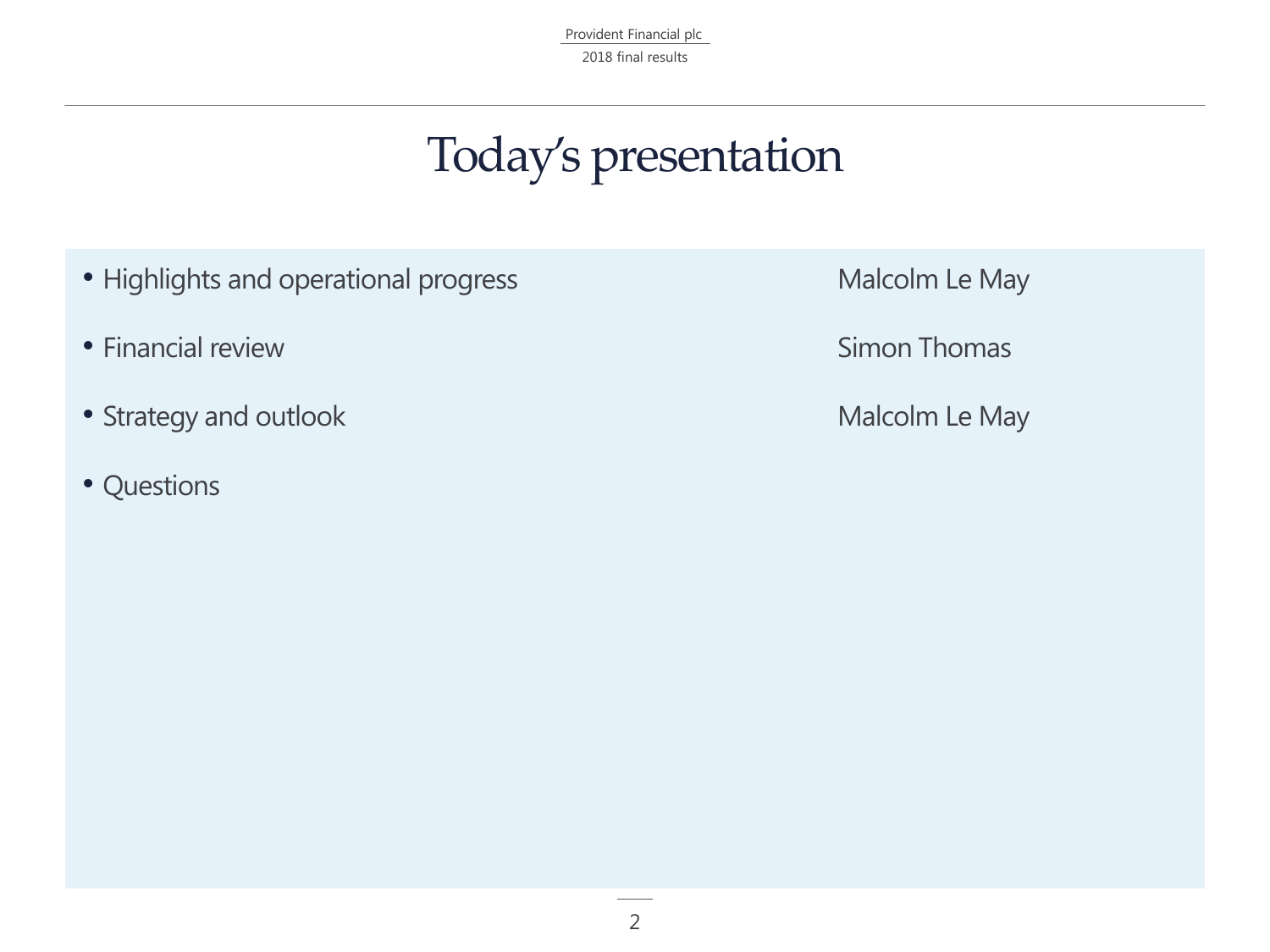Provident Financial plc 2018 final results *Response to NSF offer*

### The nil premium offer presents significant value risk to PFG shareholders

- NSF's unsolicited offer for PFG has significant flaws and would have long-lasting detrimental consequences for the Group's shareholders and customers:
	- ‒ The Board notes the letter sent to NSF on 6 March 2019, which sets out the regulatory position on standards in the market and the considerations the FCA would apply to NSF's transformation plans, which it has not addressed in its offer document
	- ‒ The Group's largest single business, Vanquis Bank, is a regulated bank and the Board believes that NSF's management has limited banking and credit card experience to drive future value from this business
	- ‒ The Board believes that the sale of Moneybarn is strategically and financially flawed, including plans to distribute capital from any sale
	- ‒ The Board believes the existing CCD management has successfully stabilised the business, improved customer outcomes and has led the regulatory transformation of the business – this team is therefore better positioned to lead the business going forward than NSF
	- ‒ The Board has significant concerns regarding the proposed demerger of Loans at Home, its ability to operate on a standalone basis and the adequacy of the solution to satisfy any CMA concerns
- NSF has a track record of value destruction through M&A and has no experience of integrating an acquisition of this magnitude which further exacerbates the execution risks
- The Board's considered response to the offer will be published in due course and notes that shareholders have until 8 May 2019 to consider the arguments and to have made a decision on the offer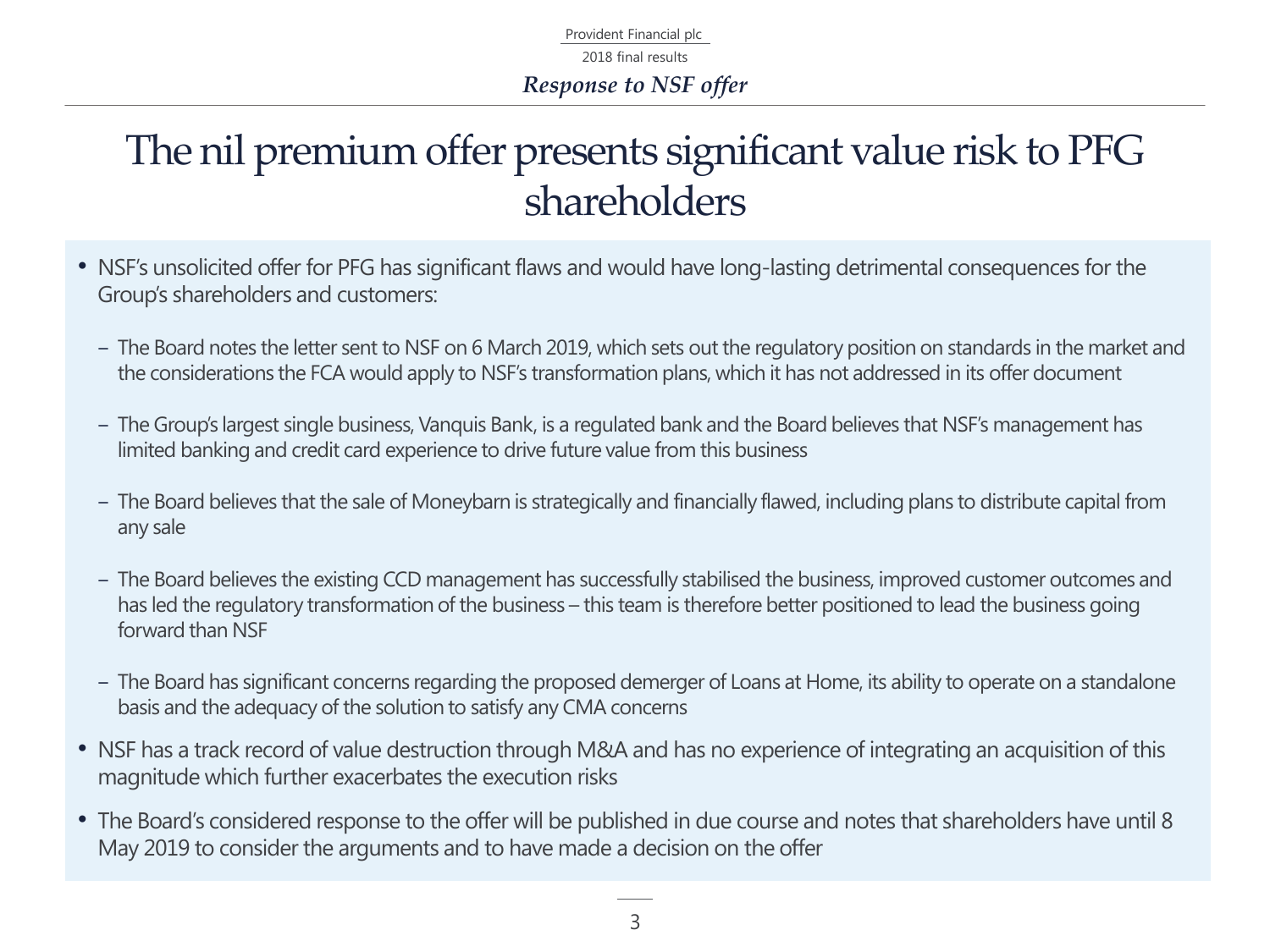

Provident Financial plc 2018 final results

# Highlights and operational progress

**Malcolm Le May – Chief Executive Officer**

4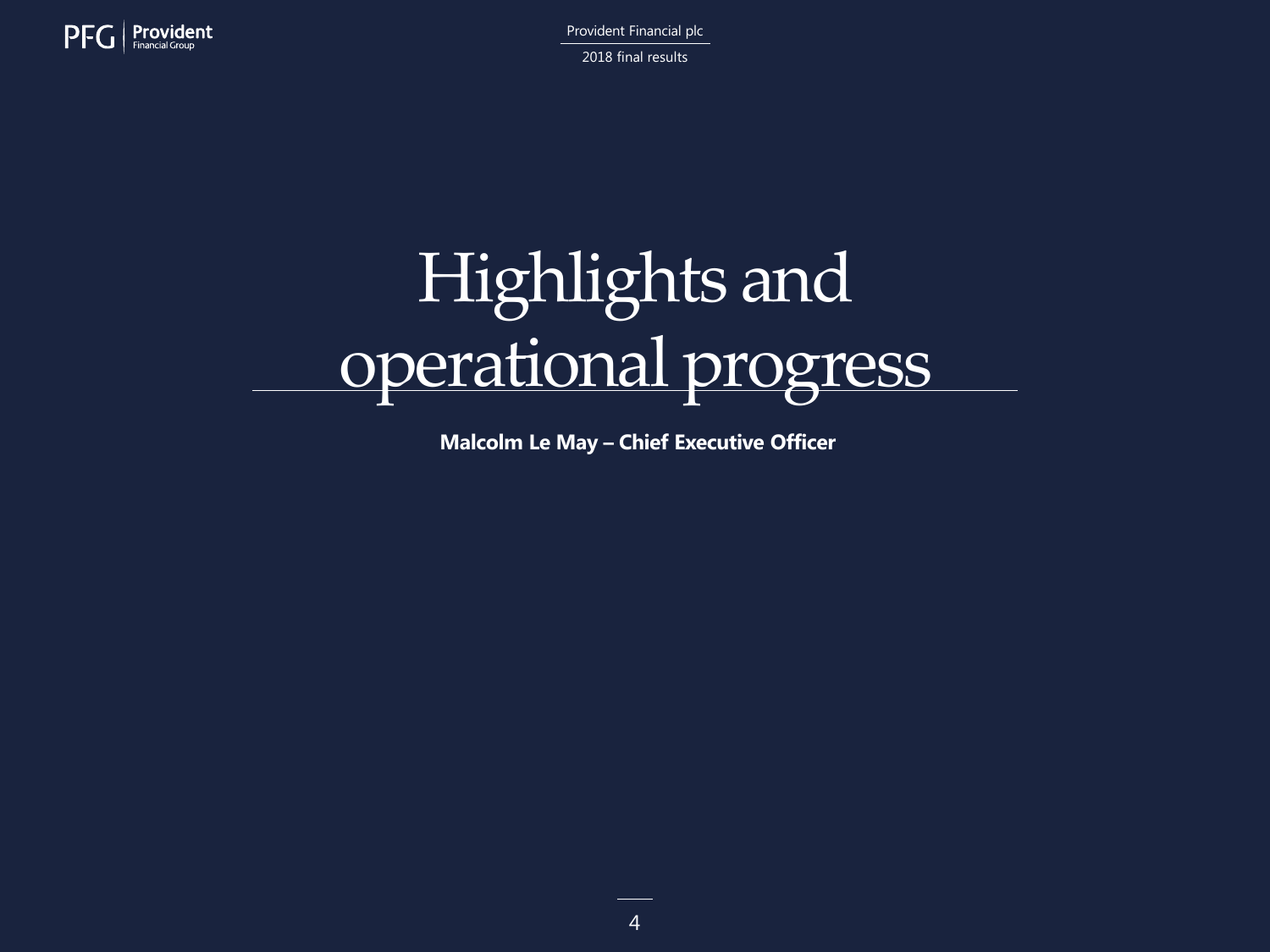Provident Financial plc *Highlights* 2018 final results

# A year of good progress

- Group adjusted profit before tax up 82.3% to £153.5m (2017: £84.2m<sup>1</sup>)
- Adjusted EPS up 26.6% to 46.6p (2017:  $36.8p^{1,2}$ )
- Excellent progress made against 2018 operational objectives
- Stable Vanquis Bank profits of £184.3m (2017: £181.4m<sup>1</sup>) whilst substantially completing the ROP refund programme and adapting to changes in regulation
- Significant reduction in CCD losses to £38.7m (2017: £106.3m<sup>1</sup>), reflecting implementation of the recovery plan
- Moneybarn increased profits by 28.3% to £28.1m (2017: £21.9m<sup>1</sup>) with strong growth in customers and receivables
- The Board proposes a final dividend in respect of 2018 of 10.0p per share (2017: nil)

<sup>&</sup>lt;sup>1</sup> The group has adopted IFRS 9 from 1 January 2018 and made an opening balance sheet adjustment to restate the IAS 39 balance sheet onto an IFRS 9 basis at that date. However, *2017 statutory prior year comparatives have not been restated due to the IFRS 9 requirement in respect of de-recognition of financial assets which would require loans terminated prior*  to 1 January 2018 to remain under IAS 39 in the prior year. As this distorts comparability with the 2018 income statement and 2018 balance sheet which are on a full IFRS 9 basis, the *group has also provided unaudited pro forma 2017 income statement and balance sheet comparatives as though IFRS 9 had been implemented from 1 January 2017*

*<sup>2</sup> The weighted average number of shares in the period prior to the rights issue in April 2018 has been adjusted to take account of the bonus element of the rights issue of 1.367 and EPS comparatives restated*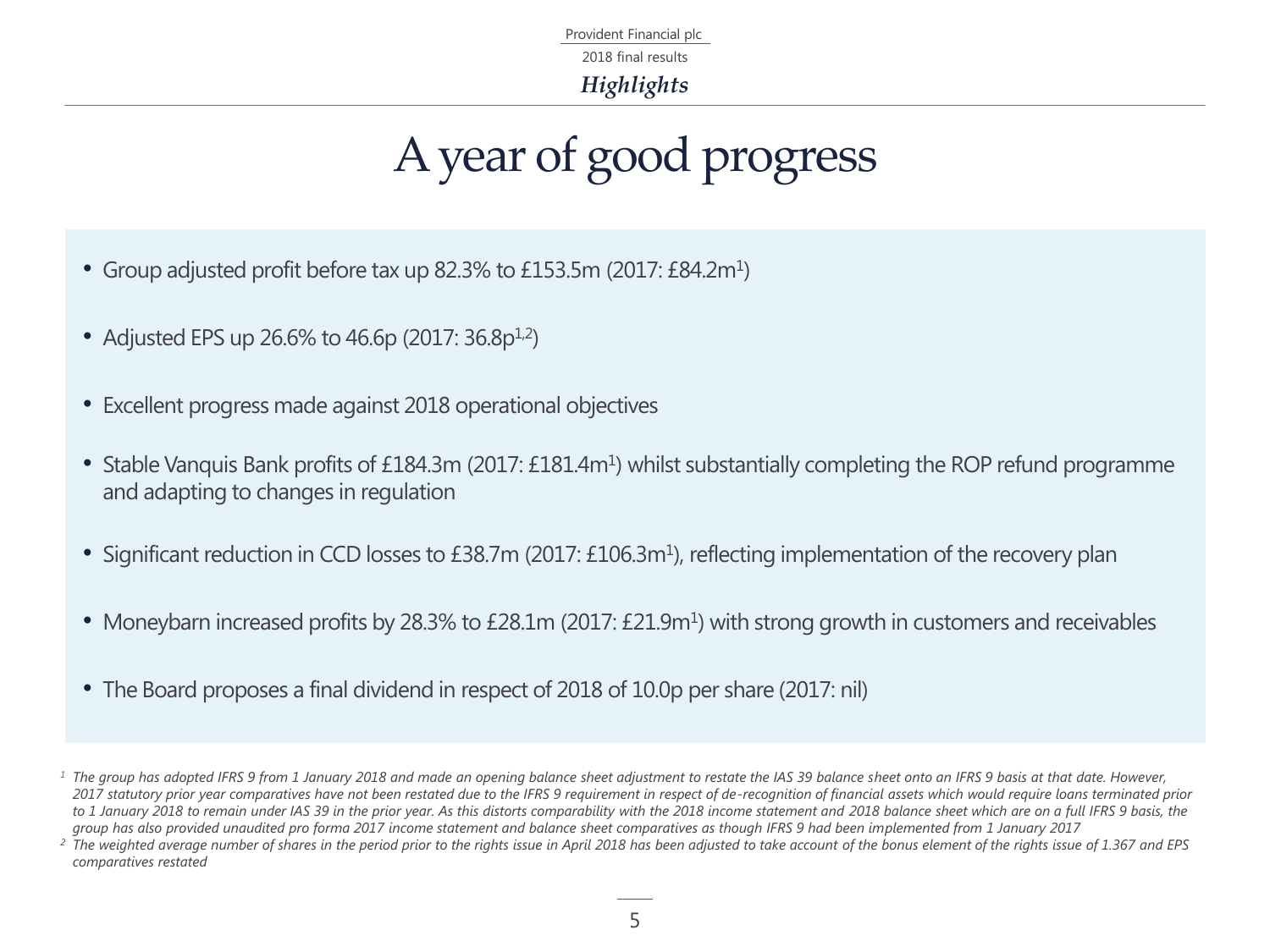Provident Financial plc *2018 objectives* 2018 final results

## 1. Deliver the home credit recovery plan and obtain FCA authorisation

- CCD was fully authorised by the FCA in November 2018
- Voice recording and a new field structure have been implemented and fully embedded during 2018
- Collections performance on credit originated since fourth quarter of 2017 is in line with historical levels
- Recently received agreement from the FCA for the the implementation of a full suite of performance management measures based upon a balanced scorecard approach and some element of variable pay
- Focus in 2019 will be on stabilising the customer base and reducing the cost base
- Good momentum on new customer growth through Q4-18 and in early 2019, in line with our plans
- Being at the forefront of adherence to regulatory measures to protect high-cost credit consumers means Provident is well-placed to deliver good customer outcomes and attractive returns for shareholders

6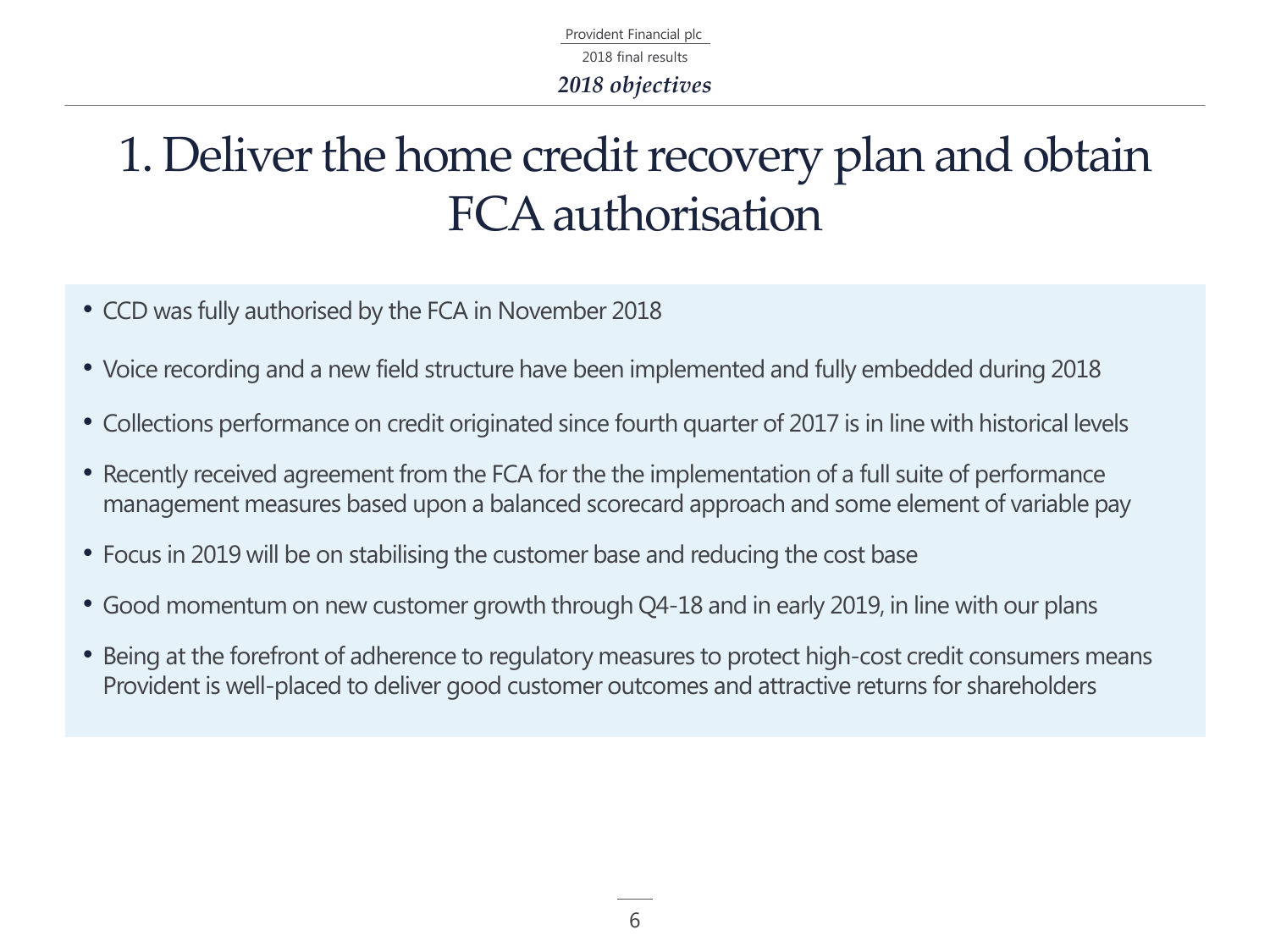Provident Financial plc *2018 objectives* 2018 final results

# 2. Complete the ROP refund programme and adapt to regulation in Vanquis Bank

- 99% of the refund programme has now been completed with over 1.3m customers refunded
- No material change in the level of ROP complaints following the announcement of the settlement
- Remaining balance reductions and provisions expected to be a prudent estimate of completing the refund programme
- Vanquis Bank has recently increased minimum contractual payments and will shortly roll-out higher recommended payments to address customers defined as being in persistent debt
- Impact from regulatory measures is expected to moderate receivables growth in 2019
- New customer volumes are expected to be at a similar level in 2019 and a number of growth initiatives are underway to drive growth in 2020 and beyond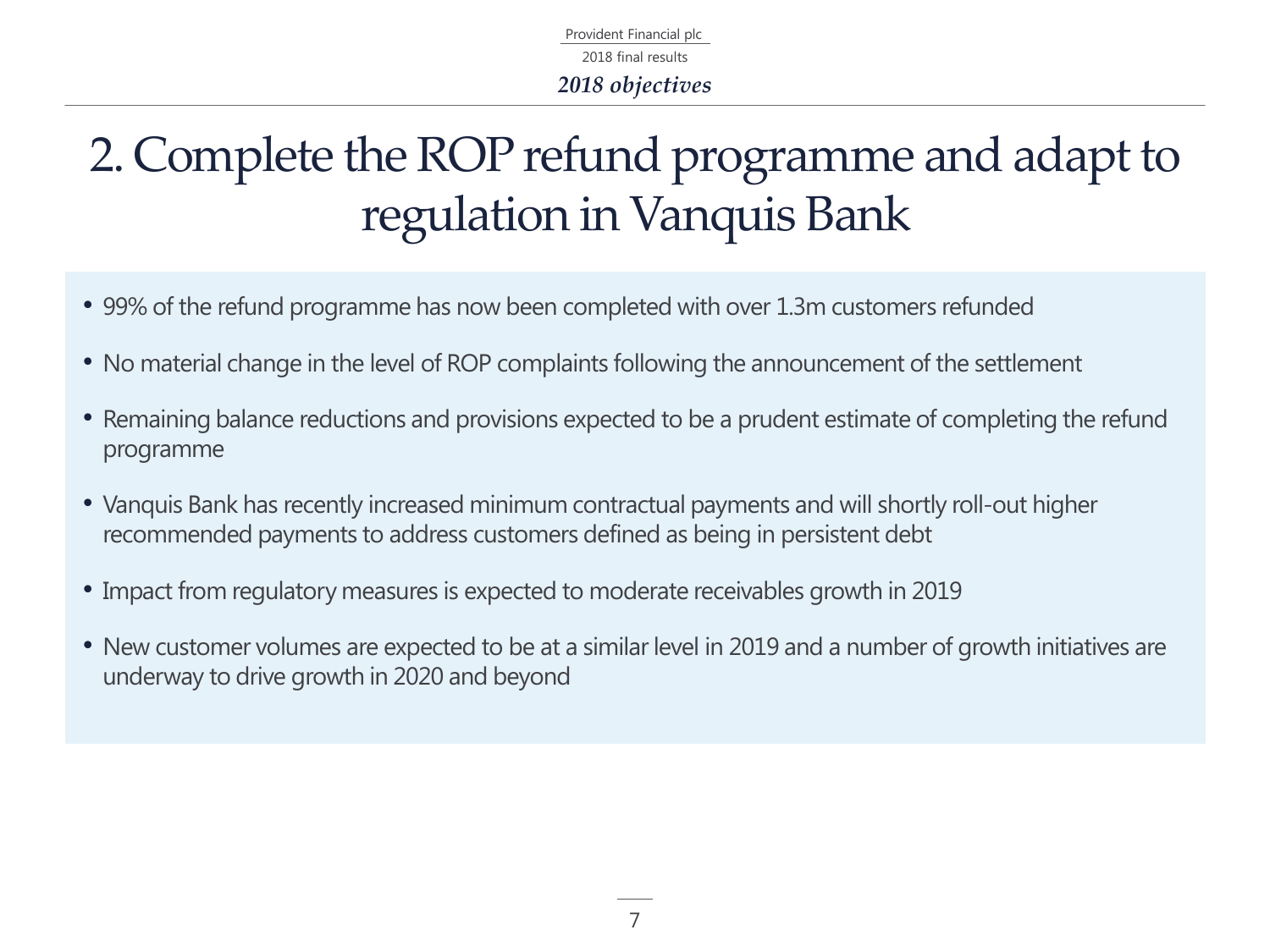Provident Financial plc 2018 final results *2018 objectives*

# 3. Progress the Moneybarn FCA investigation

- Very good progress has been made with the FCA into their investigation into affordability, forbearance and termination options
- Agreement in March 2019 with the FCA of the redress to be paid in respect of the investigation
- The final cost is expected to be within the original £20m provision established at the end of 2017
- New customer volumes in early 2019 have remained strong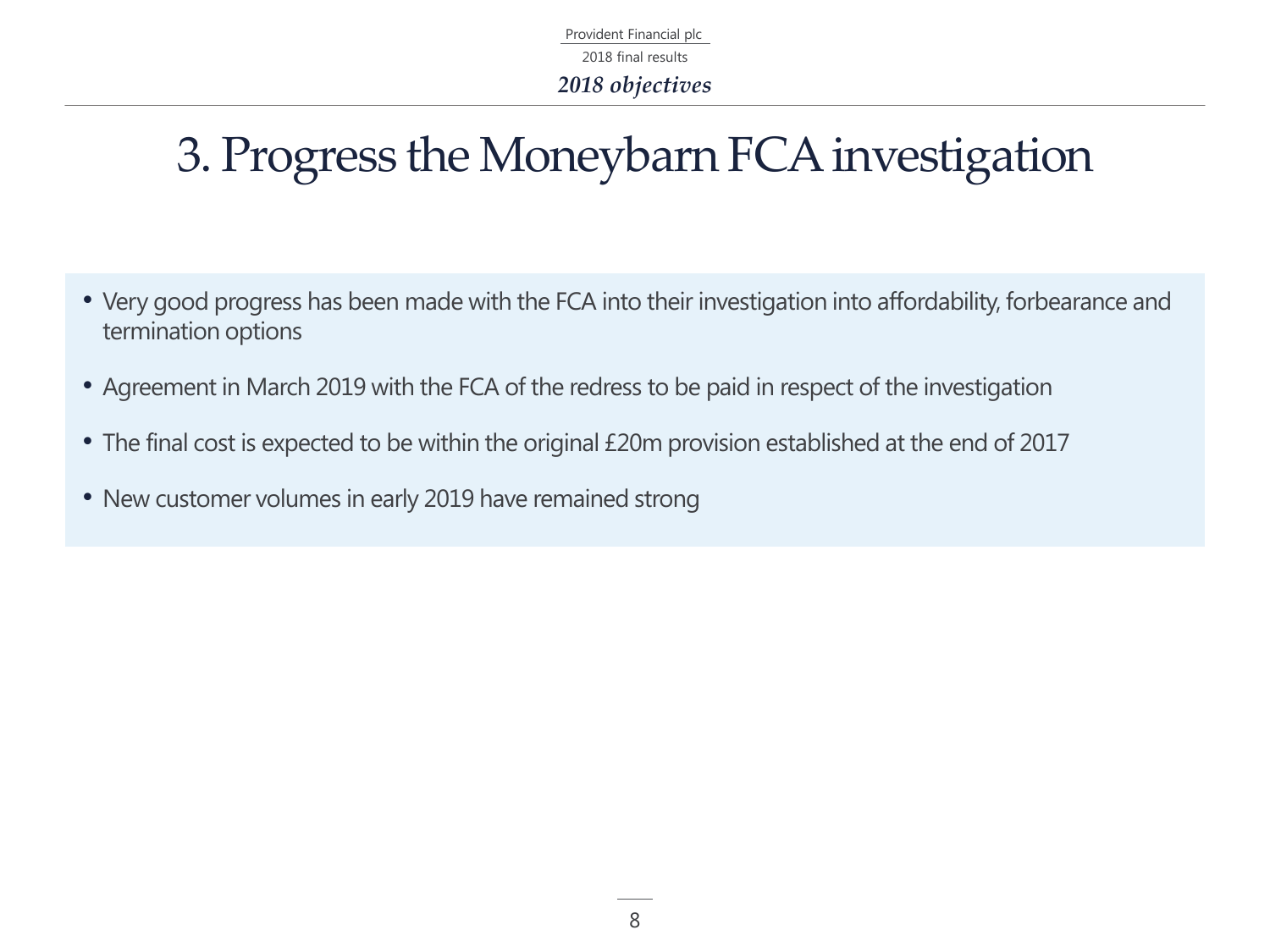Provident Financial plc 2018 final results *2018 objectives*

# 4. Strengthen the Board, governance and culture

- The group Executive Committee, reconstituted in early 2018, is now driving delivery of the group's vision through greater collaboration
- Agreement reached for the appointment of a new Vanquis Bank Chairman and a new Managing Director, both with a wealth of banking and consumer lending experience, subject to approval by the FCA and PRA
- Patrick Snowball joined the Board as Chairman in September
- Angela Knight, Elizabeth Chambers and Paul Hewitt joined the Board as non-executive directors in July
- Appointment of Simon Thomas as Chief Financial Officer in December
- Further strengthening of the governance framework during the year
- Plans being finalised to establish a customer, culture and ethics committee
- Embedding a Blueprint to realign the group's culture more closely with the developing needs of the customer

9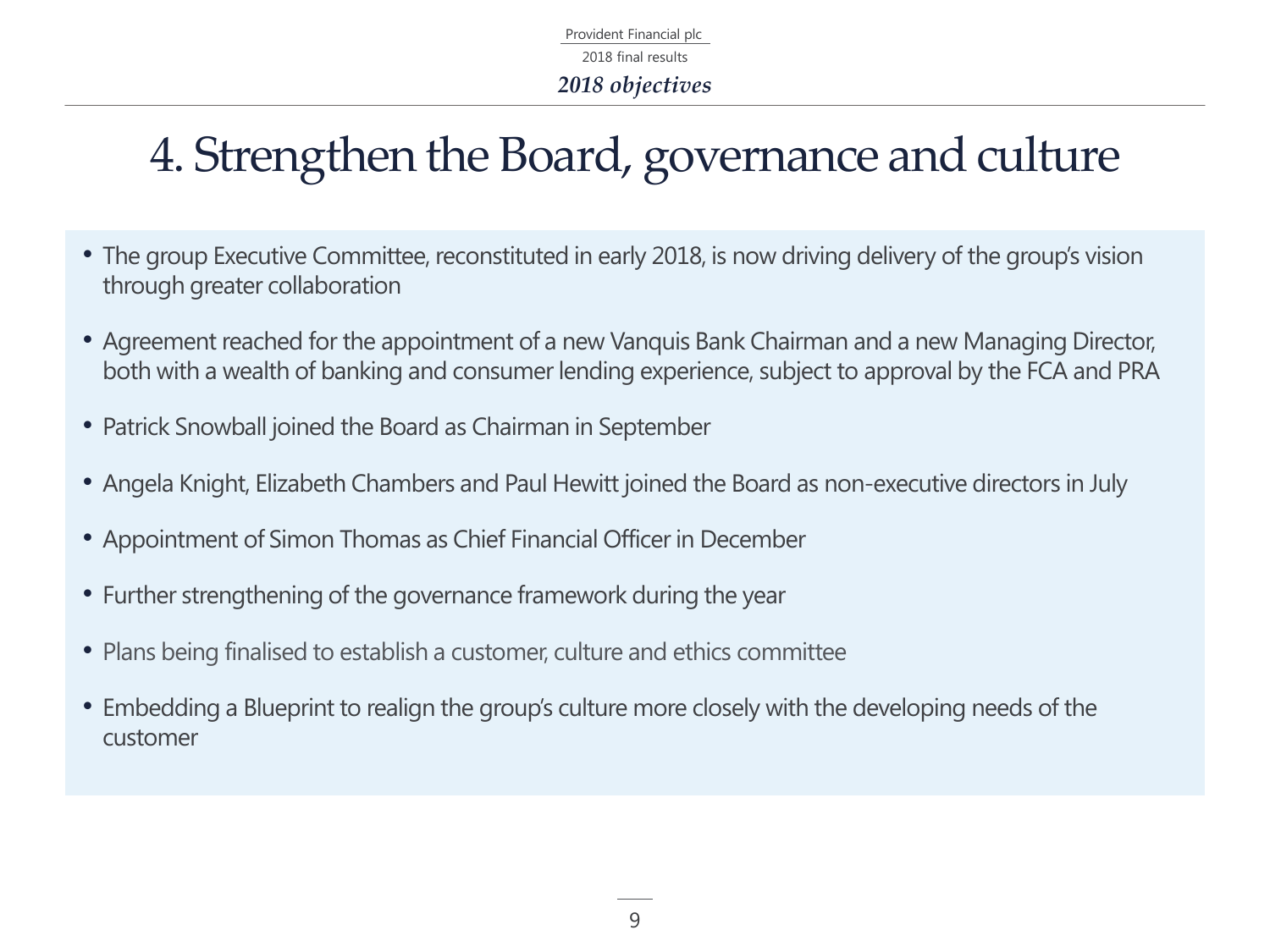Provident Financial plc 2018 final results *2018 objectives*

### 5. Re-access debt markets

- Completion of the £300m rights issue re-capitalised the group
- Re-financing of £250m senior bonds in June
- CET 1 ratio of 29.7% provides headroom of c.£95m against a fully loaded regulatory capital requirement of 25.5%
- Vanquis Bank now full funded with retail deposits
- Vanquis Bank paid a dividend of £60m to Provident Financial plc in March 2019, following consent from the PRA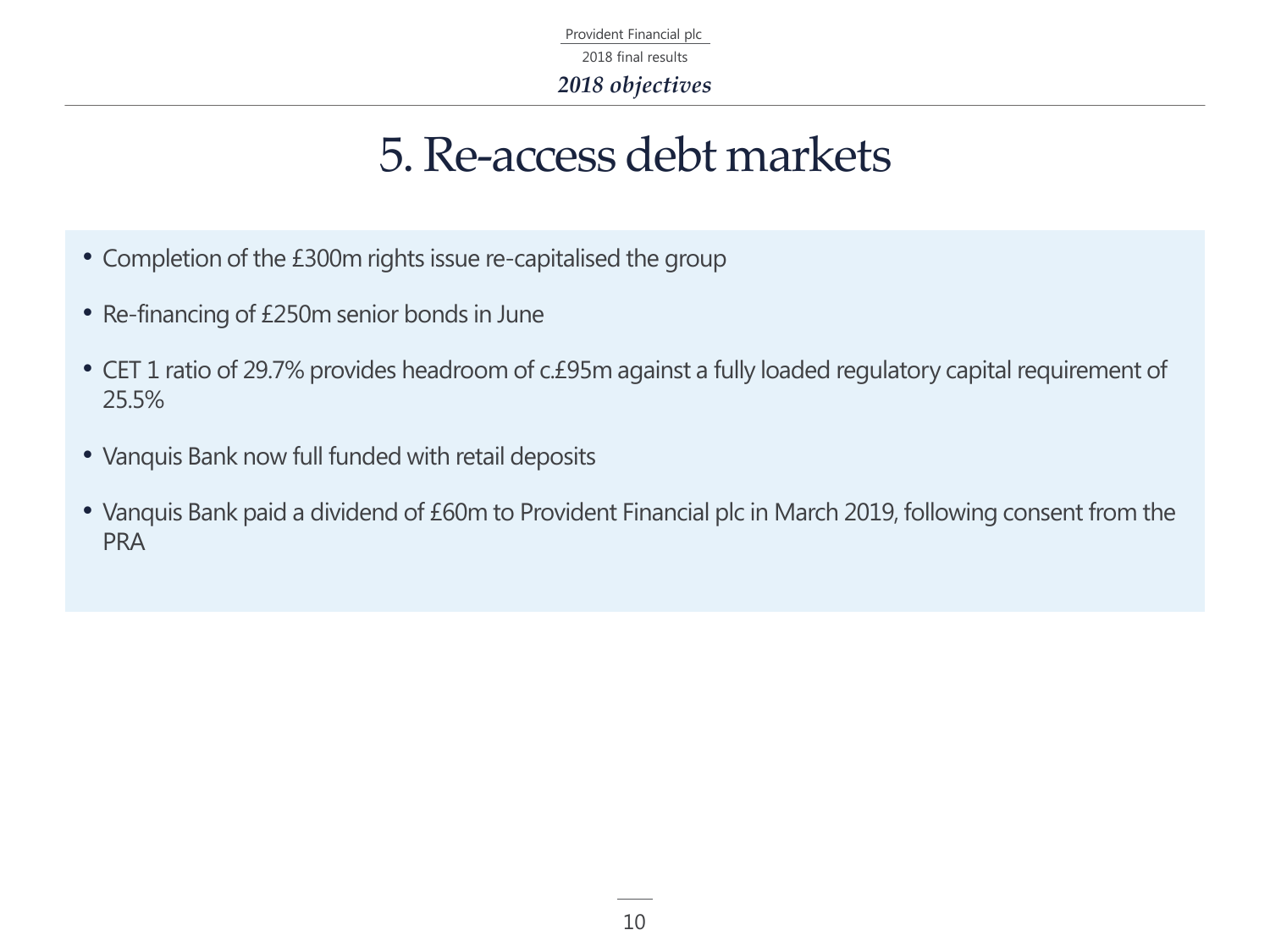

2018 final results

# Financial review

**Simon Thomas – Chief Financial Officer**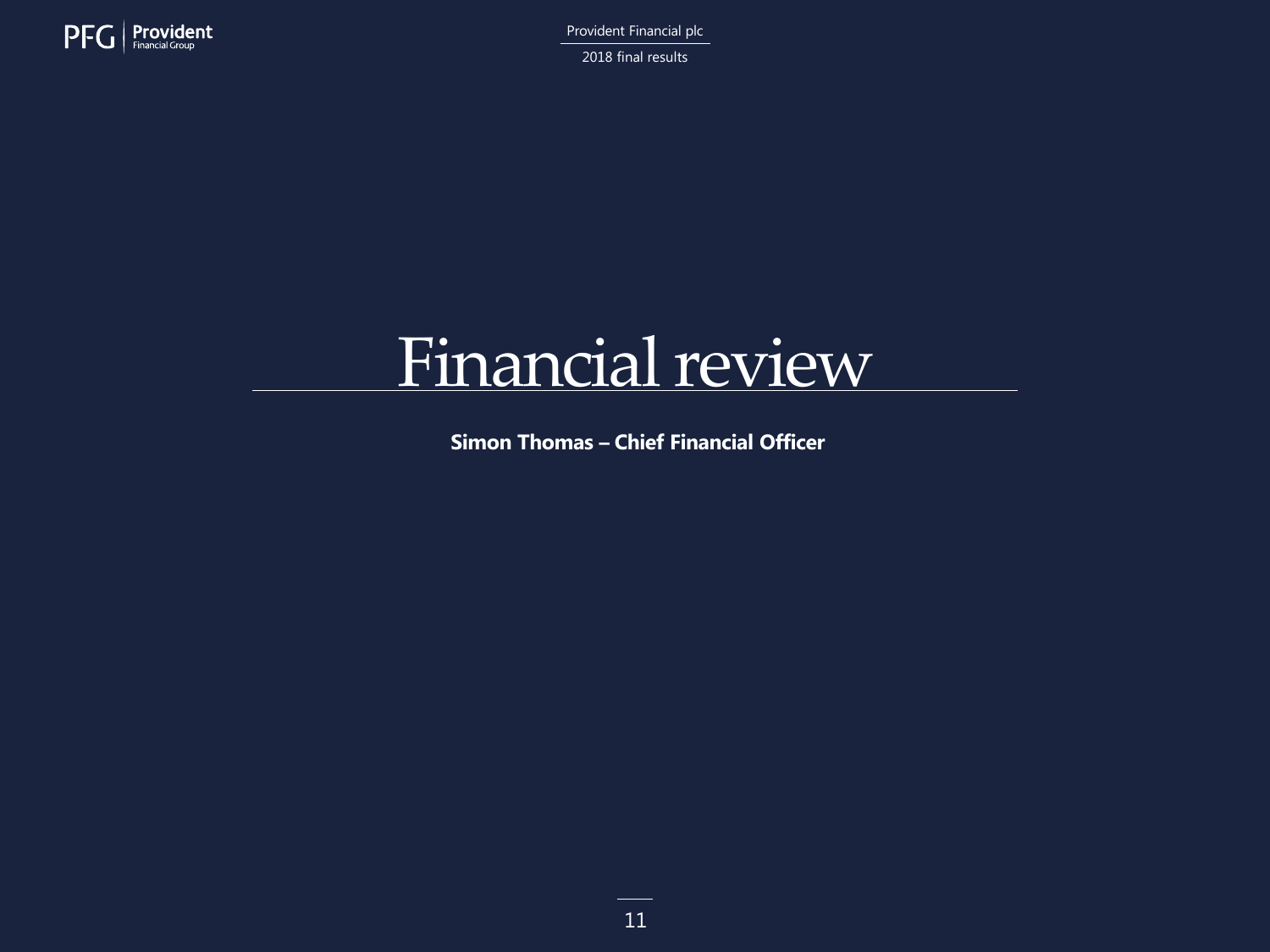2018 final results

*Financial review*

### Group results

|                                                        | Year ended 31 December |                          |             |
|--------------------------------------------------------|------------------------|--------------------------|-------------|
|                                                        | 2018<br>£m             | 20171<br>£m              | Change<br>% |
| Vanquis Bank                                           | 184.3                  | 181.4                    | 1.6         |
| CCD                                                    | (38.7)                 | (106.3)                  | 63.6        |
| Moneybarn                                              | 28.1                   | 21.9                     | 28.3        |
| Central costs                                          | (20.2)                 | (12.8)                   | (57.8)      |
| Adjusted profit before tax                             | 153.5                  | 84.2                     | 82.3        |
| Adjusted basic earnings per share <sup>2</sup> (pence) | 46.6                   | 36.8                     | 26.6        |
| Annualised return on assets (%)                        | 7.6%                   | 6.9%                     | n/a         |
| Proposed final dividend per share (pence)              | 10.0                   | $\overline{\phantom{a}}$ | n/a         |
|                                                        |                        |                          |             |
| Amortisation of acquisition intangibles                | (7.5)                  | (7.5)                    |             |
| Exceptional items                                      | (55.3)                 | (224.6)                  |             |

<sup>1</sup> The group has adopted IFRS 9 from 1 January 2018 and made an opening balance sheet adjustment to restate the IAS 39 balance sheet onto an IFRS 9 basis at that date. However, *2017 statutory prior year comparatives have not been restated due to the IFRS 9 requirement in respect of de-recognition of financial assets which would require loans terminated prior*  to 1 January 2018 to remain under IAS 39 in the prior year. As this distorts comparability with the 2018 income statement and 2018 balance sheet which are on a full IFRS 9 basis, the *group has also provided unaudited pro forma 2017 income statement and balance sheet comparatives as though IFRS 9 had been implemented retrospectively*

*<sup>2</sup> The weighted average number of shares in the period prior to the rights issue in April 2018 has been adjusted to take account of the bonus element of the rights issue of 1.367 and EPS comparatives restated*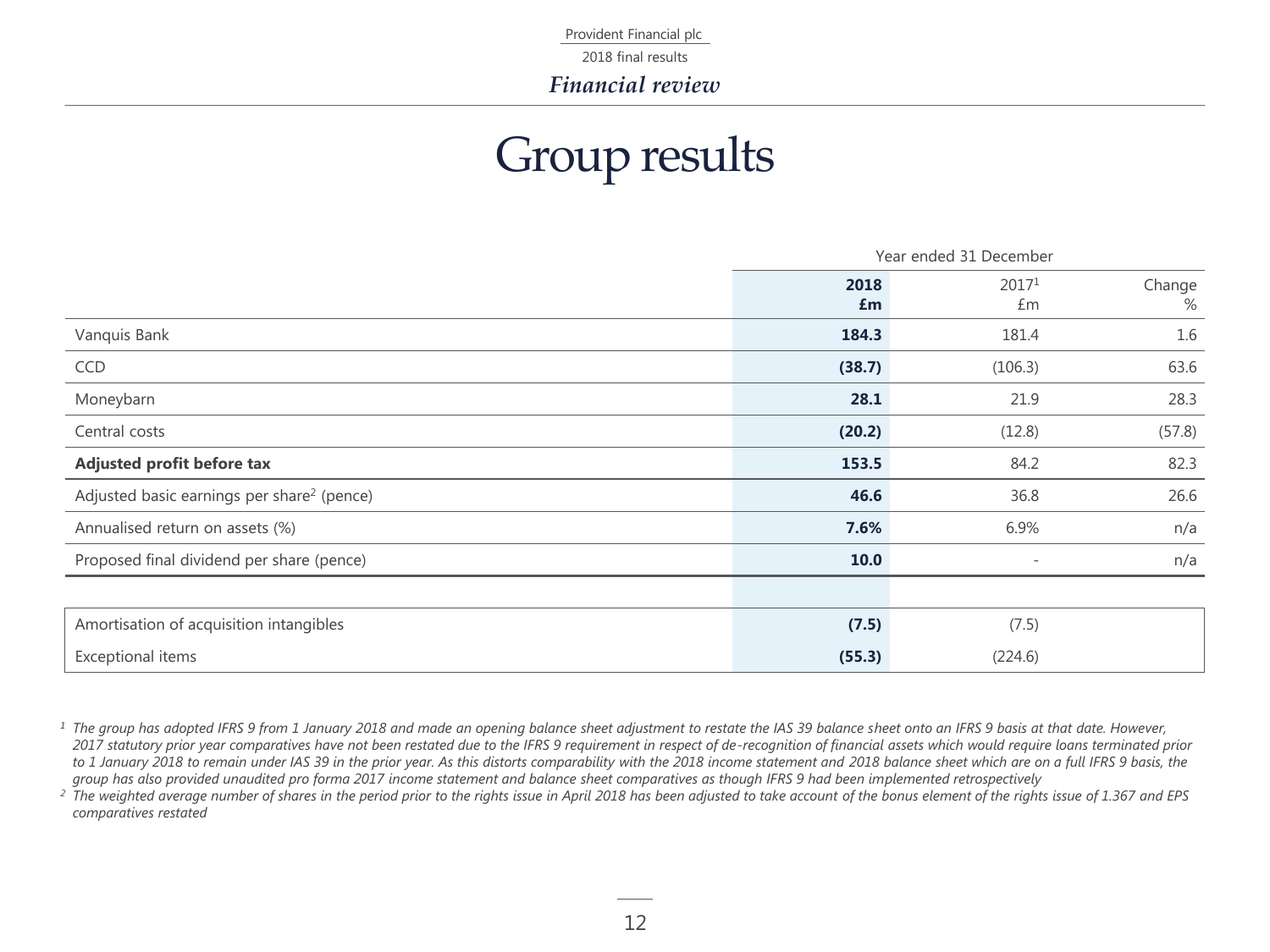2018 final results

*Financial review*

### Vanquis Bank results

|                                                              | Year ended 31 December |             |                          |
|--------------------------------------------------------------|------------------------|-------------|--------------------------|
|                                                              | 2018<br>£m             | 20171<br>Em | Change<br>$\%$           |
| Customer numbers ('000)                                      | 1,773                  | 1,720       | 3.1                      |
| Year-end receivables prior to balance reduction <sup>2</sup> | 1,477.5                | 1,480.6     | (0.2)                    |
| Reported year-end receivables                                | 1,473.8                | 1,405.2     | 4.9                      |
| Average receivables                                          | 1,489.0                | 1,366.8     | 8.9                      |
| Revenue                                                      | 650.3                  | 650.5       | $\overline{\phantom{a}}$ |
| Impairment                                                   | (241.6)                | (223.5)     | (8.1)                    |
| <b>Revenue less impairment</b>                               | 408.7                  | 427.0       | (4.3)                    |
| Annualised revenue yield                                     | 43.7%                  | 47.6%       |                          |
| Annualised impairment rate                                   | 16.3%                  | 16.4%       |                          |
| Annualised risk-adjusted margin                              | 27.4%                  | 31.2%       |                          |
| Costs                                                        | (188.4)                | (209.1)     | 9.9                      |
| Interest                                                     | (36.0)                 | (36.5)      | 1.4                      |
| Adjusted profit before tax                                   | 184.3                  | 181.4       | 1.6                      |
| Annualised return on assets                                  | 10.9%                  | 11.8%       |                          |

*<sup>1</sup> Unaudited pro forma IFRS 9 comparative financial information as though IFRS 9 had been implemented from 1 January 2017* 

*<sup>2</sup> Year-end receivables are stated prior to the estimated balance reduction adjustment in receivables of £3.7m (2017: £75.4m) arising as a result of the resolution of the FCA investigation into ROP reached on 27 February 2018*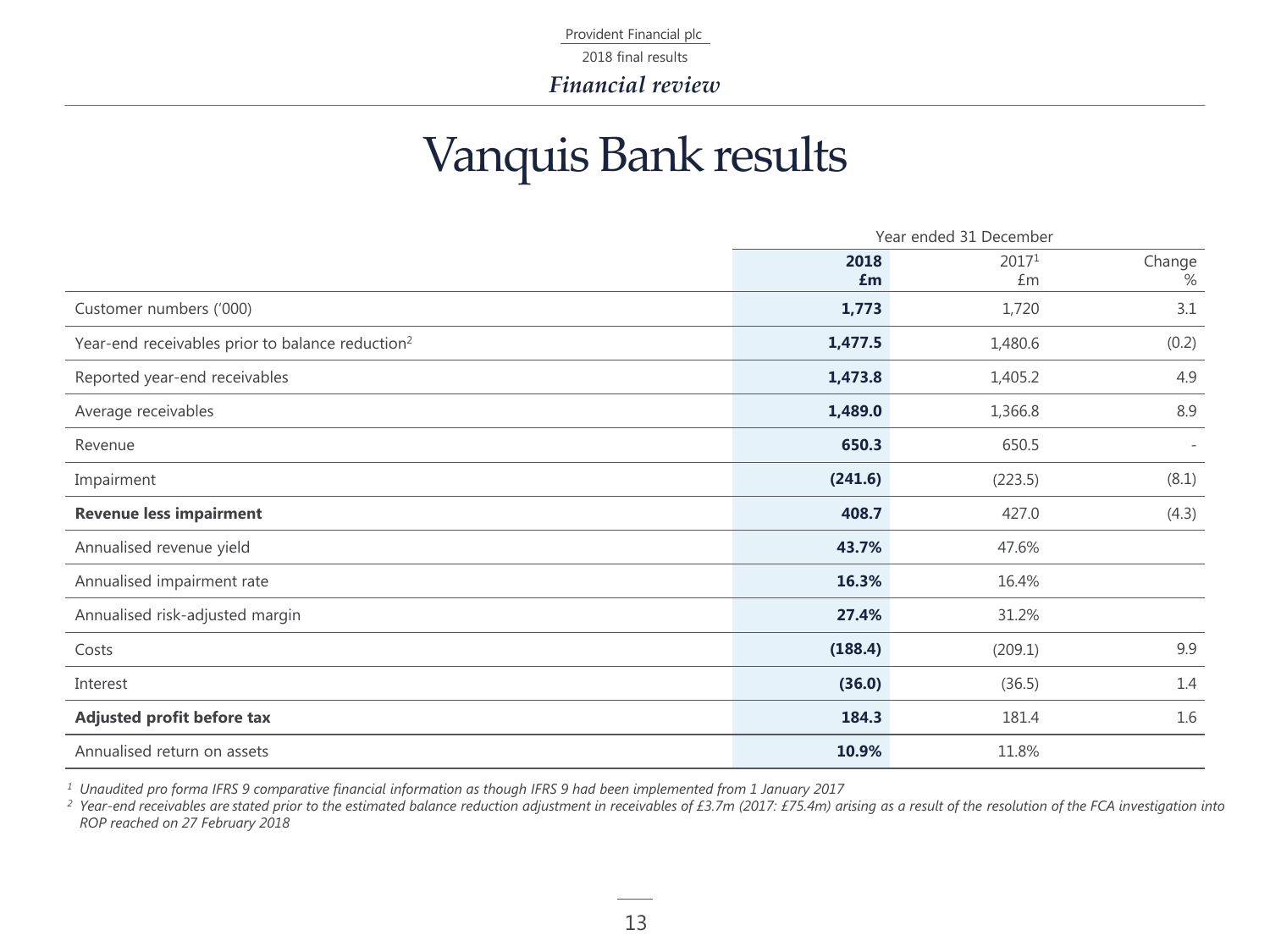2018 final results

*Financial review*

### CCD results

|                                       | Year ended 31 December |         |        |
|---------------------------------------|------------------------|---------|--------|
|                                       | 2018                   | 20171   | Change |
|                                       | £m                     | £m      | %      |
| Customer numbers ('000)               | 560                    | 780     | (28.2) |
| Reported year-end receivables         | 292.5                  | 347.4   | (15.8) |
| Average receivables                   | 296.2                  | 406.0   | (27.0) |
| Revenue                               | 342.2                  | 481.2   | (28.9) |
| Impairment                            | (120.8)                | (311.0) | 61.2   |
| <b>Revenue less impairment</b>        | 221.4                  | 170.2   | 30.1   |
| Annualised revenue yield              | 115.5%                 | 118.5%  |        |
| Annualised impairment rate            | 40.8%                  | 76.6%   |        |
| Annualised risk-adjusted margin       | 74.7%                  | 41.9%   |        |
| Costs                                 | (244.7)                | (253.4) | 3.4    |
| Interest                              | (15.4)                 | (23.1)  | 33.3   |
| Adjusted loss before tax <sup>2</sup> | (38.7)                 | (106.3) | 63.6   |
| Annualised return on assets           | (6.4%)                 | (16.5%) |        |

*<sup>1</sup> Unaudited pro forma IFRS 9 comparative financial information as though IFRS 9 had been implemented from 1 January 2017*

*<sup>2</sup> Adjusted loss before tax is stated before exceptional costs of £29.9m in respect of the implementation of the recovery plan following the poor execution of the migration to the new operating model in July 2017 (2017: £32.5m)*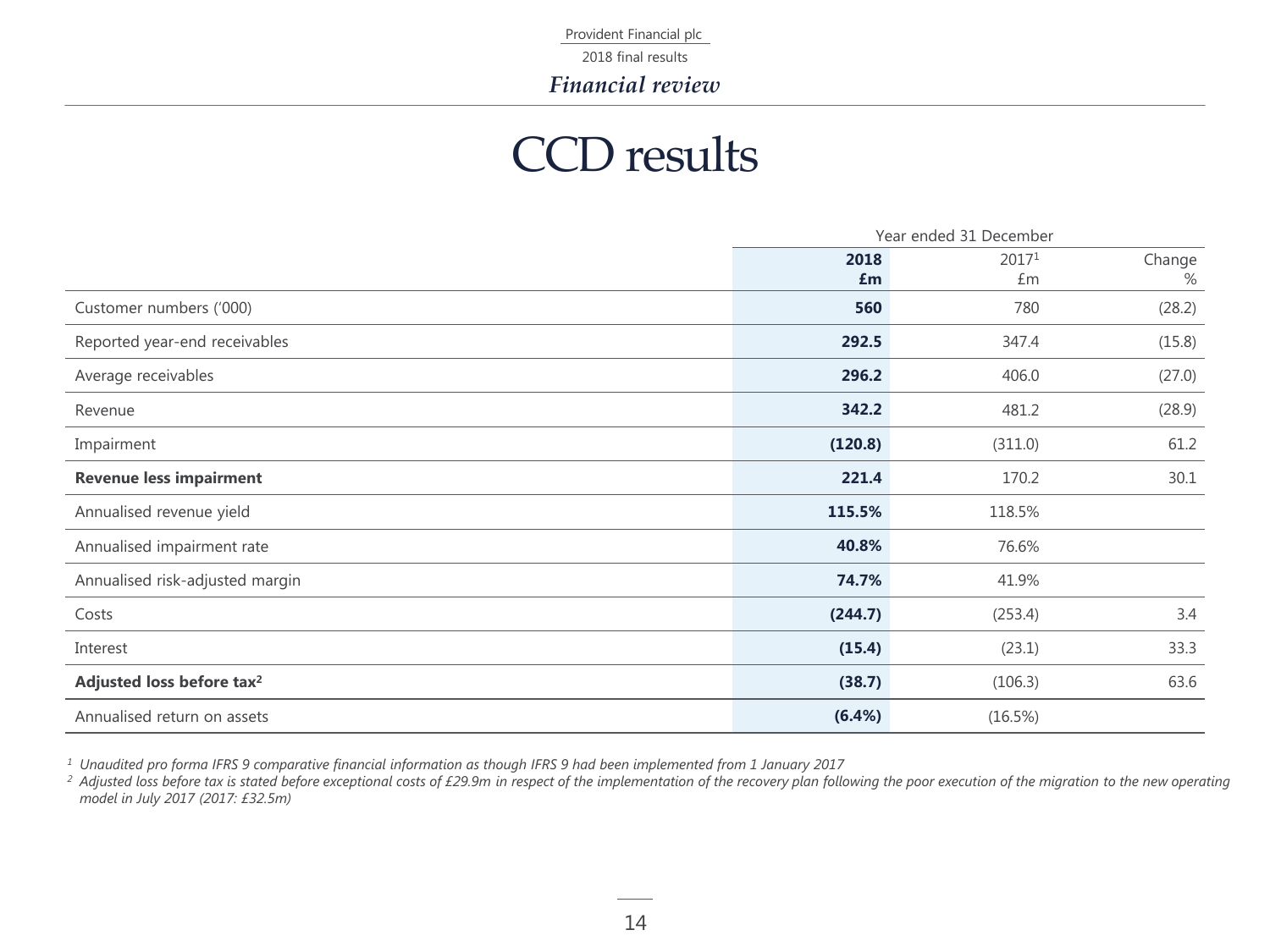### Moneybarn results

|                                                              | Year ended 31 December |        |        |
|--------------------------------------------------------------|------------------------|--------|--------|
|                                                              | 2018                   | 20171  | Change |
|                                                              | £m                     | £m     | $\%$   |
| Customer numbers ('000)                                      | 62                     | 50     | 24.0   |
| Year-end receivables prior to balance reduction <sup>2</sup> | 398.4                  | 330.8  | 20.4   |
| Reported year-end receivables                                | 396.6                  | 318.7  | 24.4   |
| Average receivables                                          | 377.4                  | 303.8  | 24.2   |
| Revenue                                                      | 131.9                  | 106.3  | 24.1   |
| Impairment                                                   | (48.0)                 | (43.3) | (10.9) |
| <b>Revenue less impairment</b>                               | 83.9                   | 63.0   | 33.2   |
| Annualised revenue yield                                     | 35.0%                  | 35.0%  |        |
| Annualised impairment rate                                   | 12.8%                  | 14.3%  |        |
| Annualised risk-adjusted margin                              | 22.2%                  | 20.7%  |        |
| Costs                                                        | (33.9)                 | (25.5) | (32.9) |
| Interest                                                     | (21.9)                 | (15.6) | (40.4) |
| Adjusted profit before tax <sup>3</sup>                      | 28.1                   | 21.9   | 28.3   |
| Annualised return on assets                                  | 10.7%                  | 10.0%  |        |

*<sup>1</sup> Unaudited pro forma IFRS 9 comparative financial information as though IFRS 9 had been implemented from 1 January 2017*

*2 Period-end receivables at 30 June 2018 are stated prior to the estimated balance reduction adjustment of £1.8m (2017: £12.1m) in respect of the FCA investigation into affordability, forbearance and termination options* 

*3 Adjusted profit before tax is stated before the amortisation of acquisition intangibles of £7.5m (2017: £7.5m)*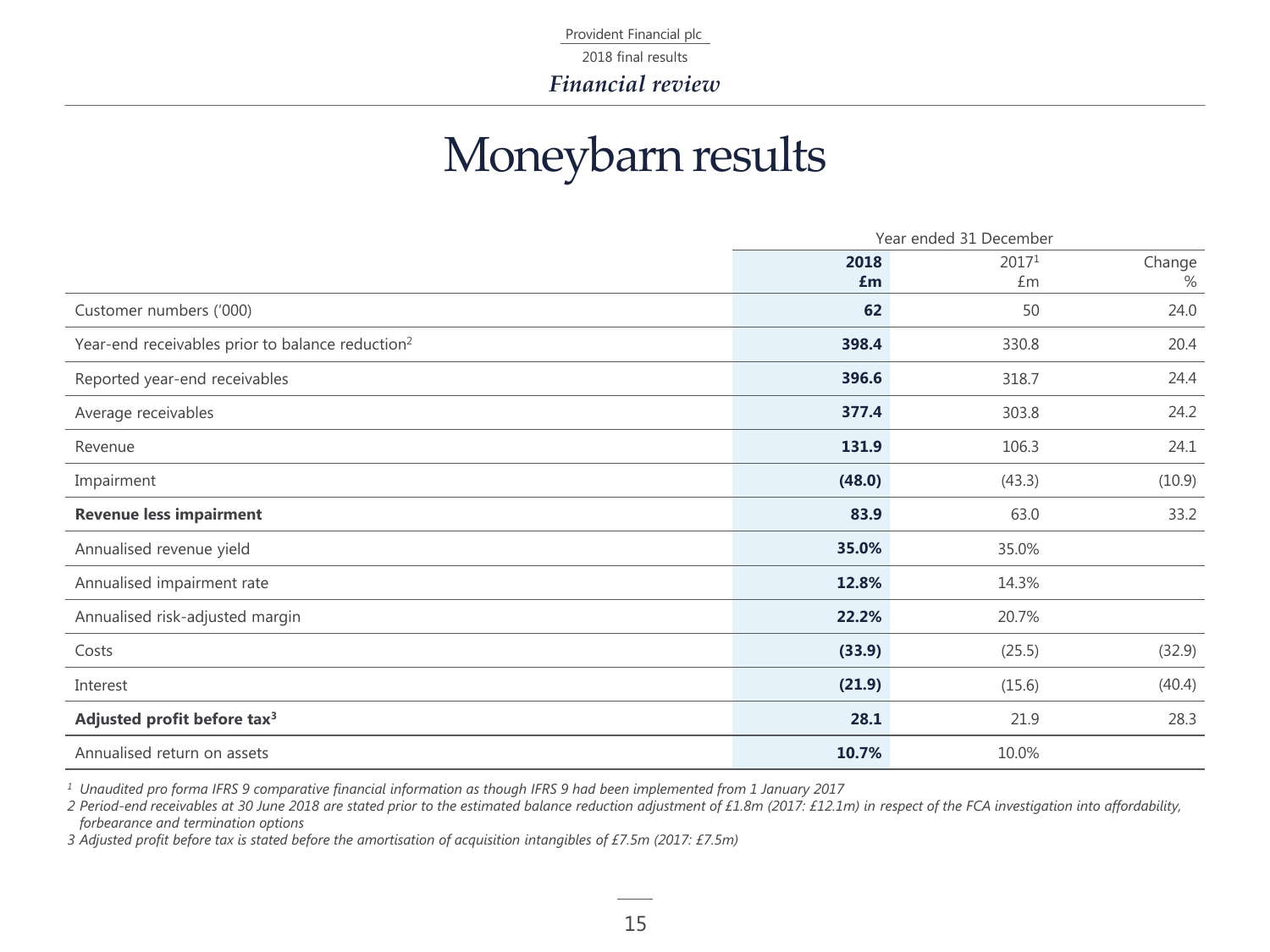### Regulatory capital

| <b>CET 1 ratio</b>                                | At 31 December 2018<br>£m | <b>Transitional impact of IFRS 9</b>             |                  |
|---------------------------------------------------|---------------------------|--------------------------------------------------|------------------|
| IFRS 9 net assets                                 | 696.1                     | 1 January 2018                                   | $\boldsymbol{9}$ |
| Regulatory capital adjustments <sup>1</sup>       | (213.7)                   | 1 January 2019                                   | 18               |
| IFRS 9 transitional adjustment (95%) <sup>2</sup> | 174.8                     | 1 January 2020                                   | 28               |
| Total regulatory capital <sup>3</sup>             | 657.2                     | 1 January 2021                                   | 37               |
| Risk weighted assets                              | 2,209.2                   | 1 January 2022                                   | 46               |
| CET 1 <sup>3</sup>                                | 29.7%                     | 1 January 2023                                   | 46               |
| Capital requirement <sup>4</sup>                  | 25.5%                     | <b>Total regulatory capital impact of IFRS 9</b> | 184              |

<sup>1</sup> Reflects deductions for the pension asset (net of deferred tax), goodwill, other intangible assets (net of deferred tax) and any proposed dividend

<sup>2</sup> Reflects the year 1 transitional adjustment in respect of IFRS 9 – 95% of the opening IFRS 9 adjustment to net assets of £184.0m is added back for the purposes of calculating regulatory capital in 2018

<sup>3</sup> Calculated on an accrued profits basis

<sup>4</sup> Represents the group's minimum regulatory capital requirement as set by the PRA following the rights issue plus the fully loaded capital conservation buffer (2.5%) and counter cyclical buffer (1.0%)

- Regulatory capital headroom of c.£100m in line with Board's risk appetite of maintaining a buffer in excess of £50m
- Impact of IFRS 9 of £184m is being recognised in regulatory capital over a 5 year period:
	- £9m absorbed into regulatory capital on 1 January 2018 with a further £18m reducing regulatory capital headroom on 1 January 2019
	- Remaining £157m impact of IFRS 9 will be recognised between 2020 and 2023
- Implementation of IFRS 16 'Leases' from 1 January 2019 has reduced regulatory capital headroom by a further £26m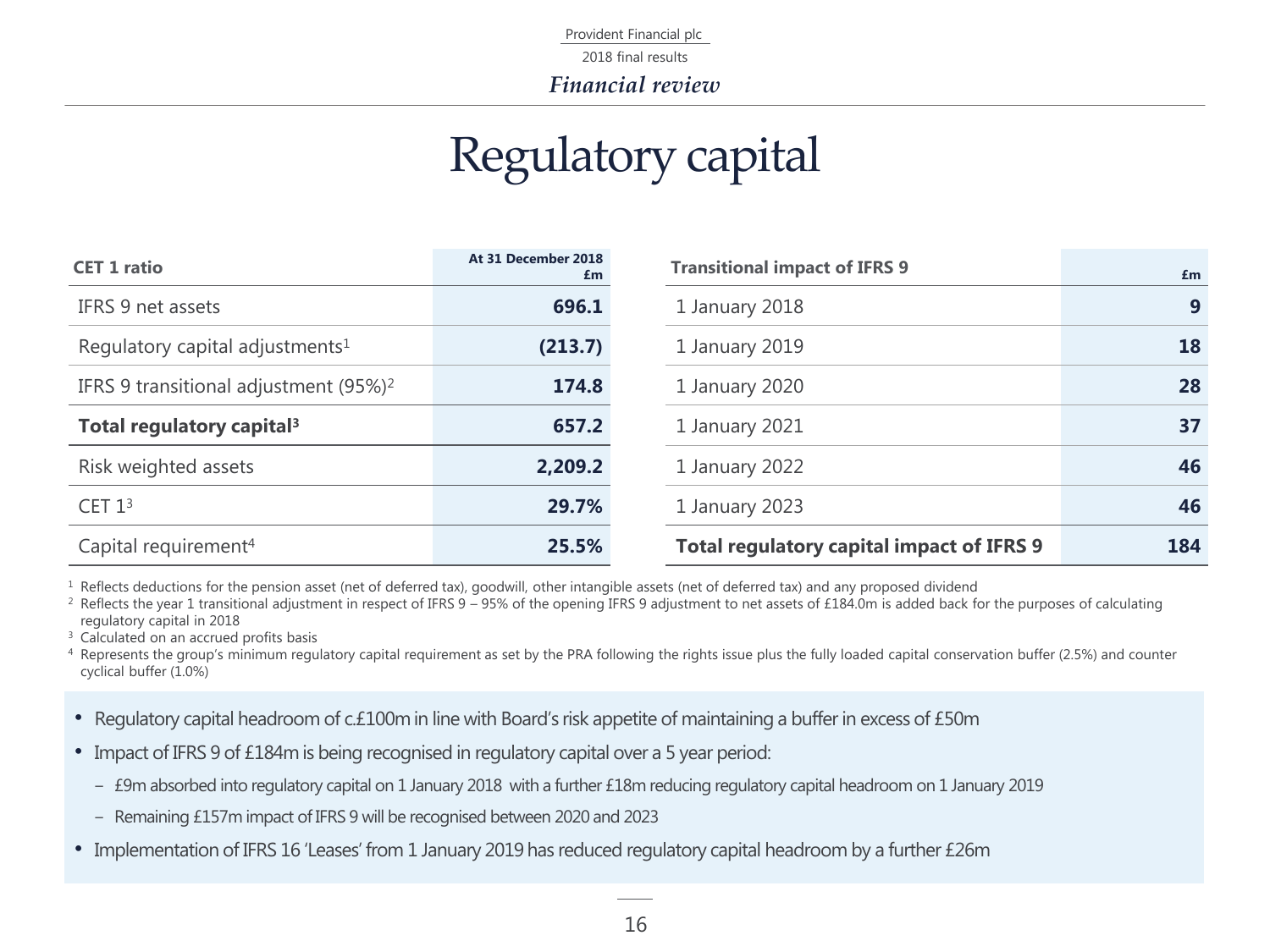Provident Financial plc 2018 final results

*Financial review*

### Diversified funding base

|                                                                  | At 31 December 2018<br>£m |
|------------------------------------------------------------------|---------------------------|
| <b>Vanquis Bank:</b>                                             |                           |
| Retail deposits                                                  | 1,431.7                   |
|                                                                  |                           |
| Non-bank group:                                                  |                           |
| <b>Bank facility</b>                                             | 450                       |
| Bonds and other borrowings:                                      |                           |
| - Senior 8.0% public bond maturing in 2019                       | 27                        |
| - Senior 7.0% public bond maturing in 2023                       | 250                       |
| - M&G term loan                                                  | 65                        |
| - Retail bonds                                                   | 150                       |
| Total committed facilities available of the non-bank group       | 942                       |
| Non-bank group borrowings under committed facilities             | 615                       |
| Headroom on committed borrowing facilities of the non-bank group | 327                       |

• Vanquis Bank is now full funded with retail deposits following repayment of the PFG intercompany loan of £55m in November 2018

• Headroom on non-bank group facilities is sufficient to fund growth and contractual maturities to maturity of £450m revolving syndicated facility in May 2020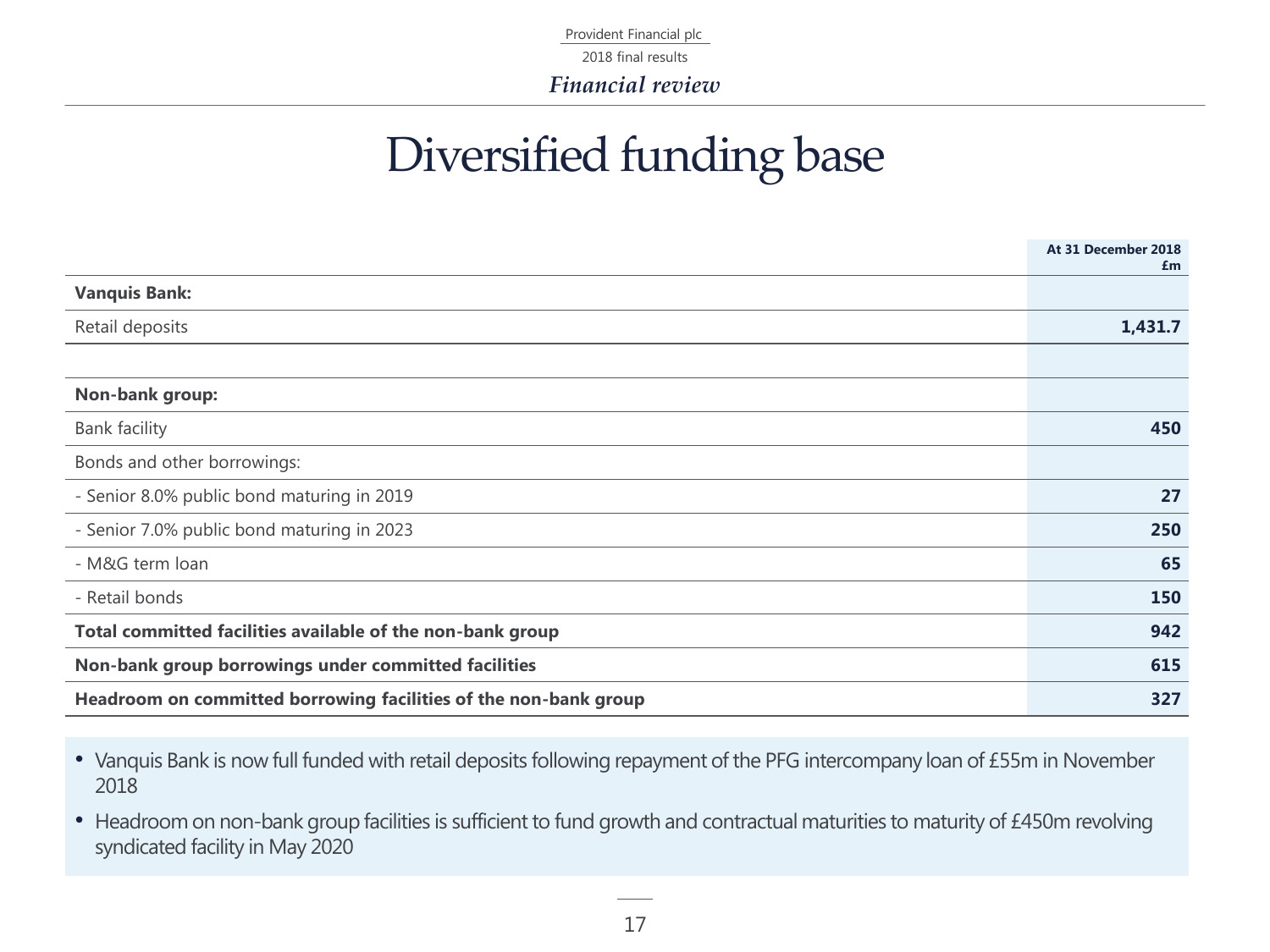Provident Financial plc *Financial review* 2018 final results

### Target financial model

### **Invest in businesses with attractive ROAs of c.10%**



### **Alignment of growth, capital requirements and dividend policy**

- Achieve target ROA of c.10% per annum, once the home credit business returns to profitability
- Deliver sustainable receivables growth of between 5% and 10% per annum through the cycle
- Dividend policy of maintaining a dividend cover of at least 1.4 times going forward will reflect:
	- The ongoing recovery of home credit
	- The remaining transitional impact of IFRS 9 of £157m on regulatory capital levels over the next 4 years
	- Maintaining a regulatory capital buffer in excess of £50m in line with the Board's current risk appetite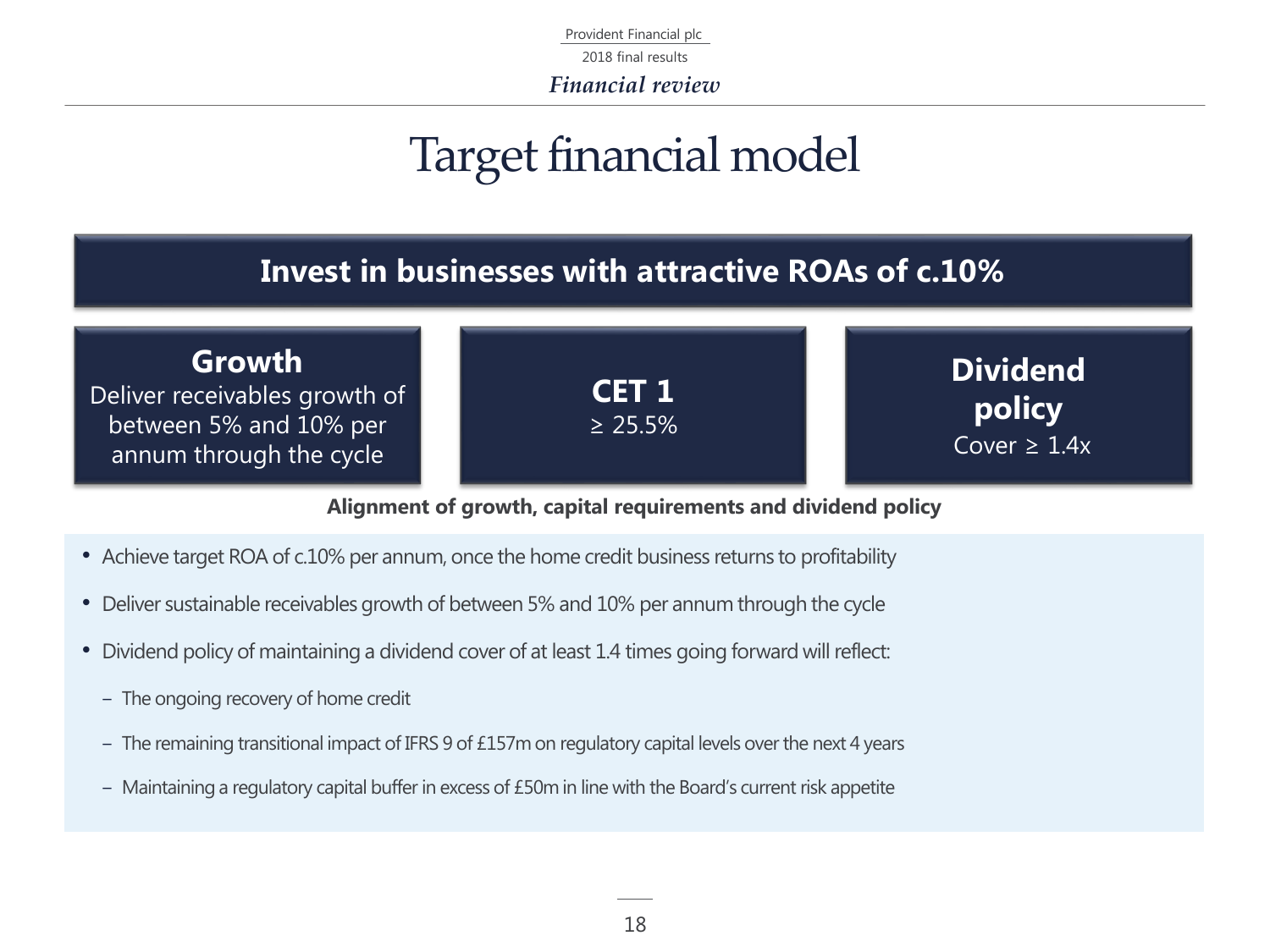

2018 final results



**Malcolm Le May – Chief Executive Officer**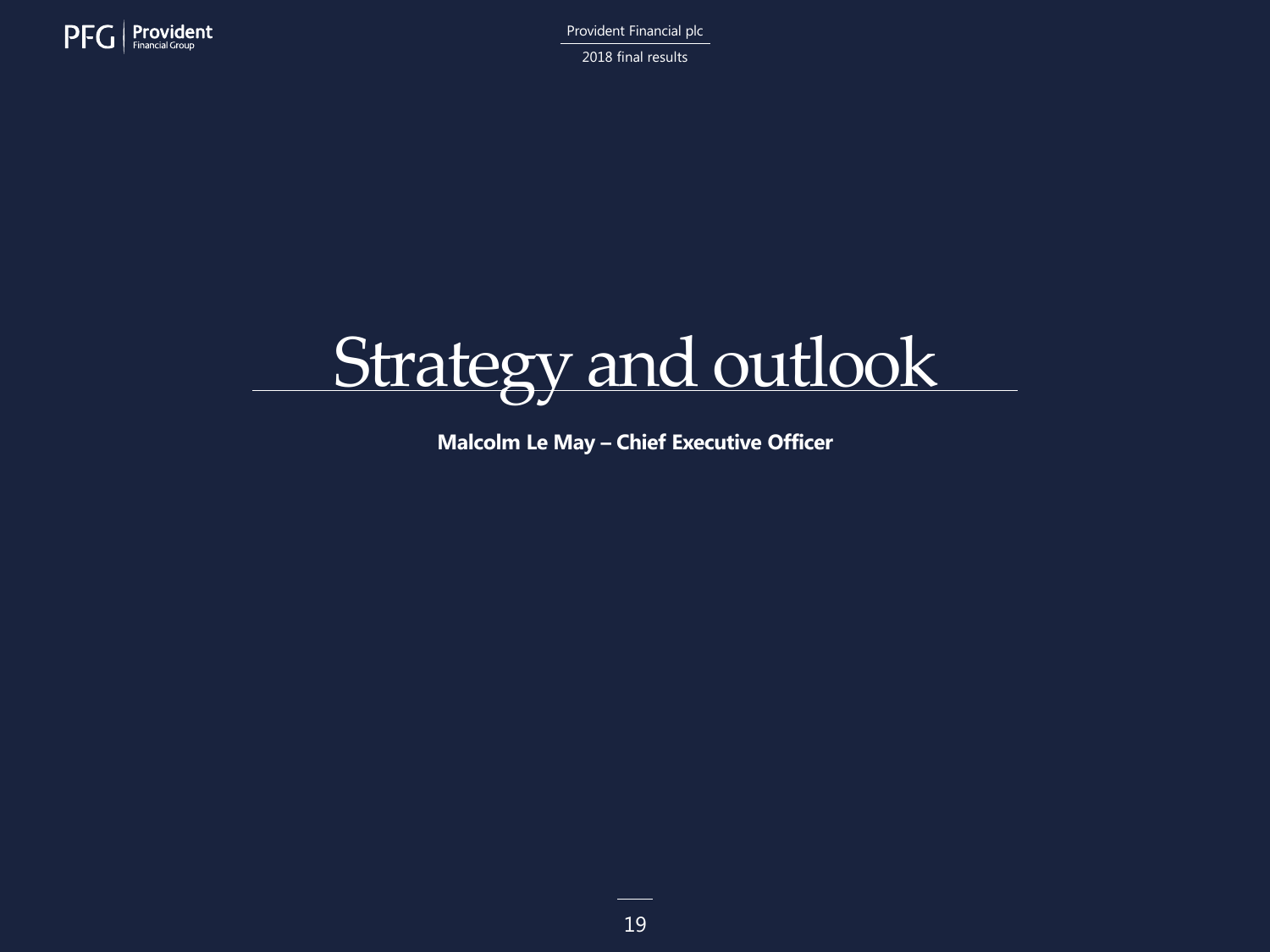Provident Financial plc 2018 final results *Strategy and outlook*

## PFG aims to operate at highest regulatory standards

| <b>Progress in</b><br>regulatory<br>relationships                                                  | • All material regulatory issues resolved with FCA<br>• Continued constructive relationship with PRA                                                                             |
|----------------------------------------------------------------------------------------------------|----------------------------------------------------------------------------------------------------------------------------------------------------------------------------------|
| <b>Adapted to</b><br>changes in<br>regulation and<br>well-positioned<br>for future<br>developments | • FCA high cost credit review proposals<br>• Credit Card Market Study<br>• FCA review of 'Assessing creditworthiness in consumer credit'<br>• FCA review of motor finance market |

**Focused on good customer outcomes by being at the forefront of adherence to highest regulatory standards whilst delivering attractive and sustainable value for shareholders**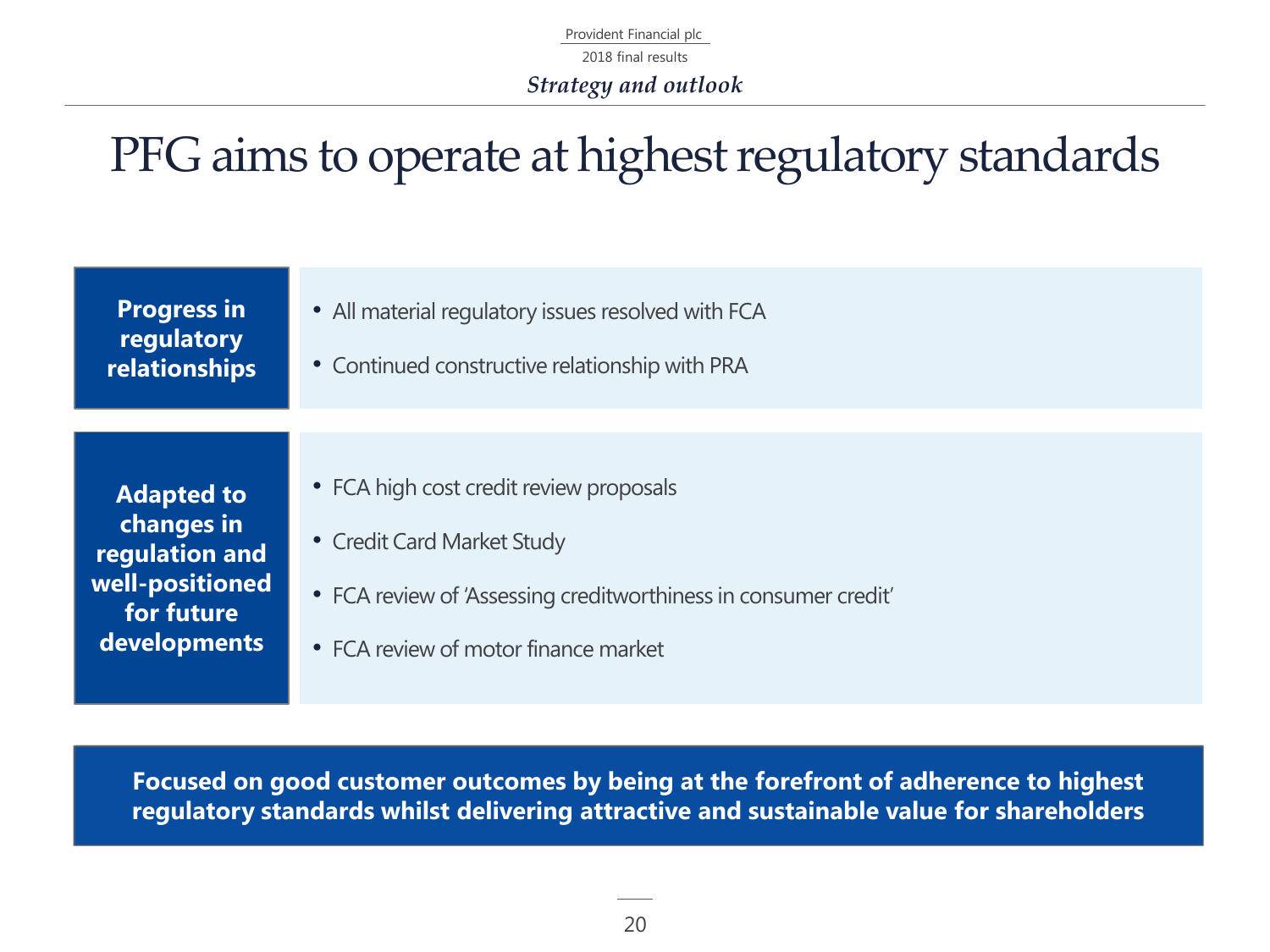Provident Financial plc 2018 final results

*Strategy and outlook*

### Our purpose

### **"We help people on the path to a better everyday life"**

Our purpose is underpinned by a number of strategic drivers:

### **Customer progression**

We will build products, service and partnerships that change the game for our customers

### **Human experiences**

We will build enduring relationships by delivering experiences which seamlessly integrate the latest tech with our brilliant people

### **Head and heart decisions**

We will deliver for our stakeholders by balancing:

- (i) data and insight;
- (ii) financial return and doing the right thing; and
- (iii) customer need and customer want; in order to build a long-term, sustainable business

### **Fighting Fit**

We will continuously challenge our cost base, efficiency and effectiveness and change capability to ensure we remain the most competitive player in the market

We have created a set of behaviours we consider are needed to be successful:

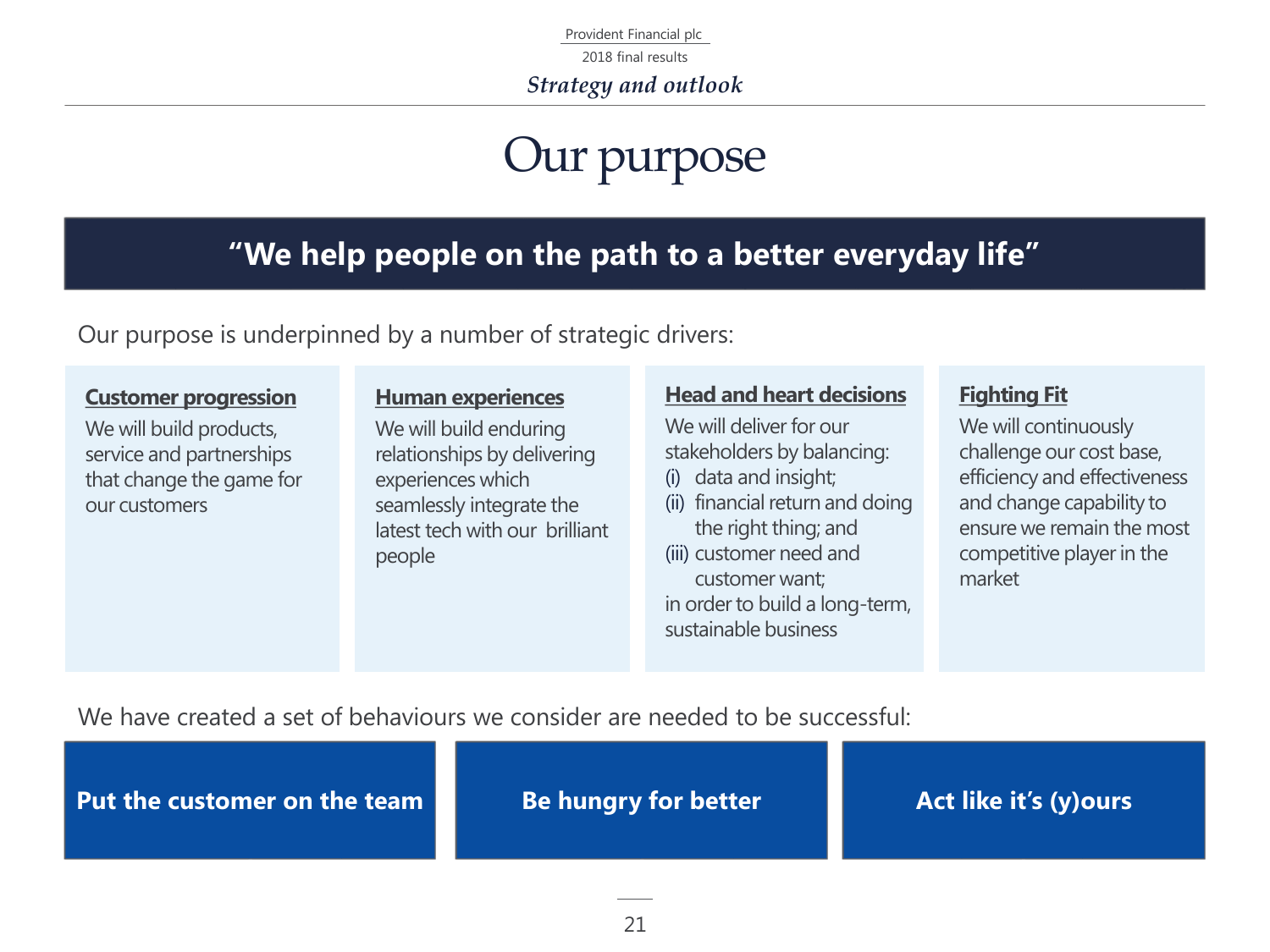Provident Financial plc 2018 final results *Strategy and outlook*

### Investment case

**Sustainable business and returns based on a customer-centric proposition and a constructive relationship with regulators**

#### **Addressable market of 10-12 million adults Market-leading VANQUIS**<br>BANK moneybornM **Provident** Satsuma<sup>®</sup> **businesses serving 2.4m customers** The loan that comes to you **Strong core**  Scale operations Resilient through the Strong funding and Strong management **capabilities in each**  with multiple capital positions cycle teams **business** products **Opportunities to Greater Digital** New products

| <b>Opportunities to</b><br>enhance the<br>group's strengths<br>through | Greater<br>collaboration<br>(Collections,<br>$\alpha$ credit, IT) | Data &<br>analytics<br>(PKU) | Digital<br>enhancements<br>(Apps, central<br>co-ordination) | Raising the bar<br>on regulation<br>& compliance | New products<br>(personal loans,<br><b>Provident Direct)</b> |
|------------------------------------------------------------------------|-------------------------------------------------------------------|------------------------------|-------------------------------------------------------------|--------------------------------------------------|--------------------------------------------------------------|
|                                                                        |                                                                   |                              |                                                             |                                                  |                                                              |

**Delivery of good customer outcomes, sustainable growth and returns for shareholders**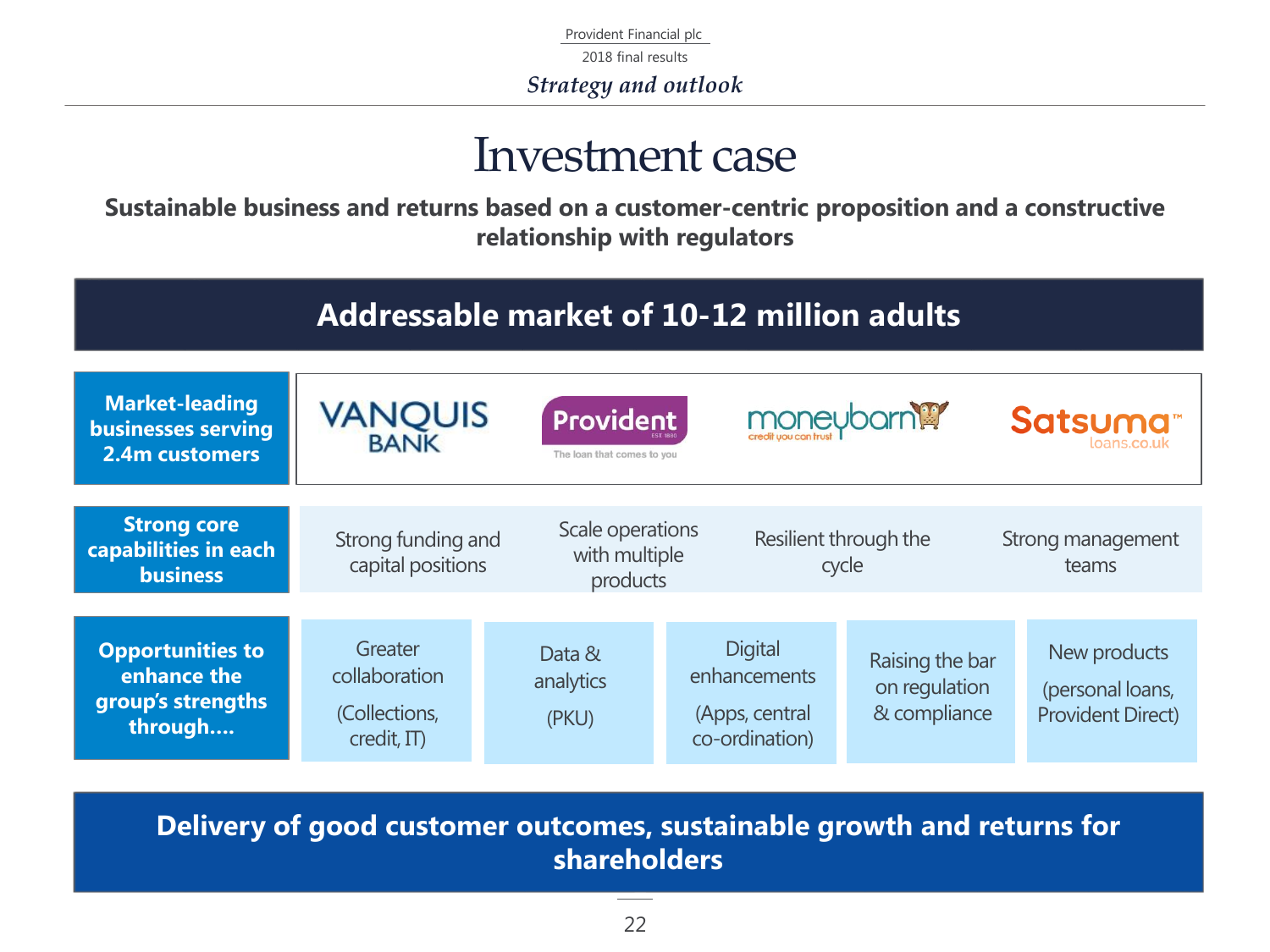Provident Financial plc 2018 final results *Strategy and outlook*

Clear strategy underpinned by a number of growth and efficiency initiatives



Group initiatives:

 $\checkmark$  Development of customer apps to improve customer experience and improve penetration

Development of affiliate and co-branded relationships, including Moneybarn pre-approved offers

**Well positioned to deliver attractive and sustainable shareholder returns through greater capture of synergies between our businesses**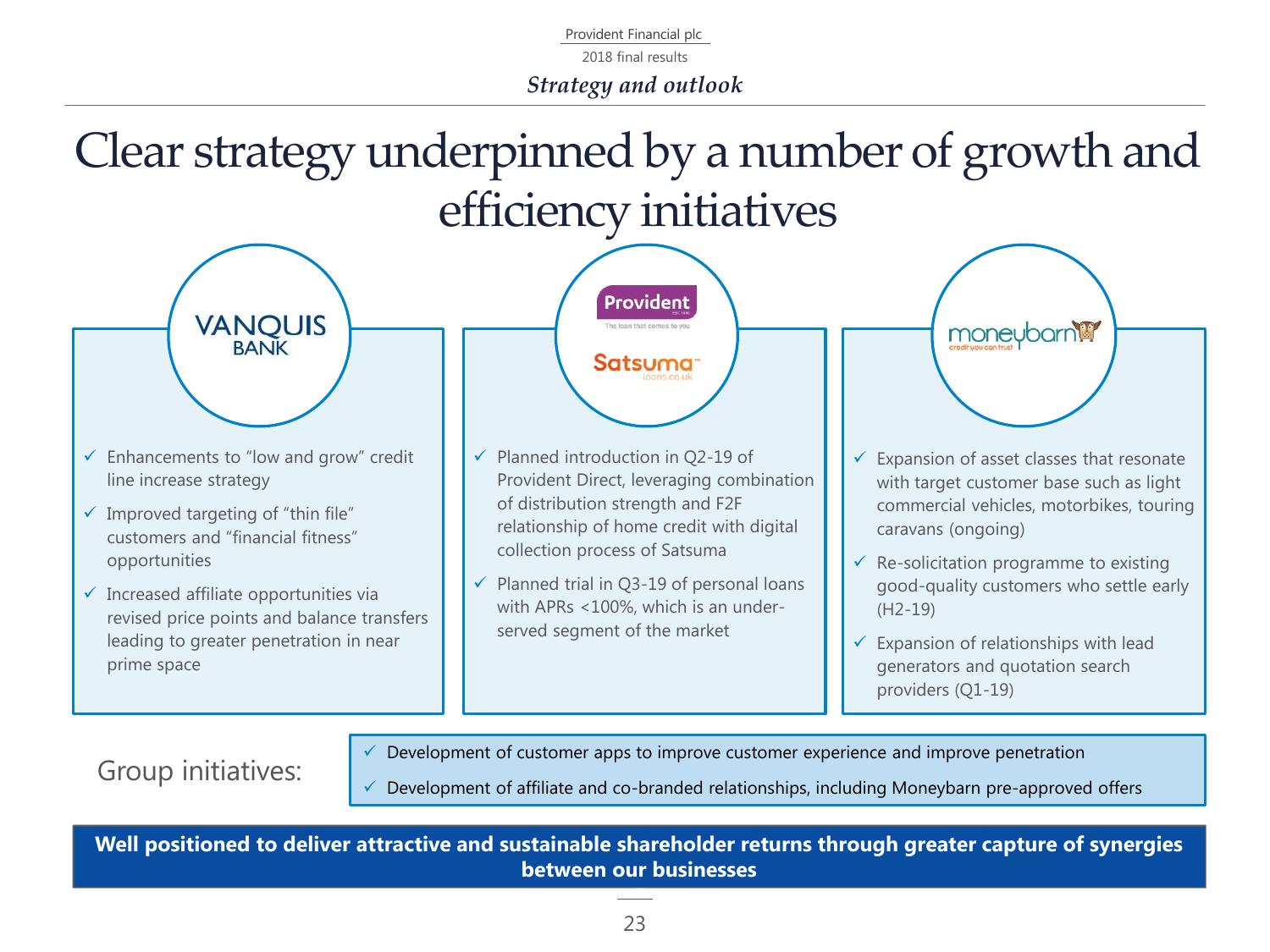2018 final results

*Strategy and outlook*

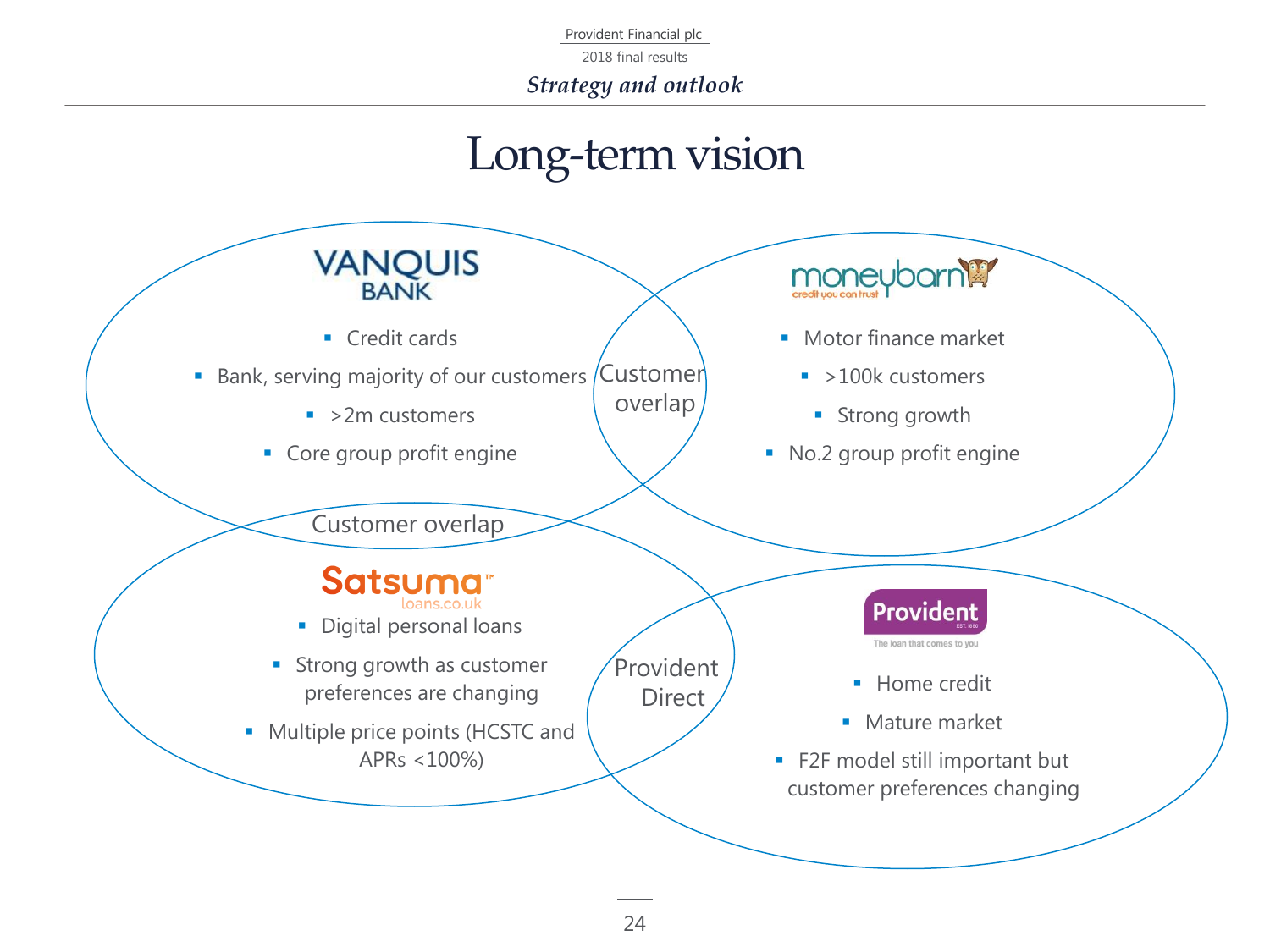Provident Financial plc 2018 final results *Strategy and outlook*

### **Outlook**

- 2018 was a successful year of recovery
- 2019 priorities:
	- ‒ Grow customer numbers in Vanquis Bank and Moneybarn
	- ‒ Stabilise the customer base and reduce the cost base in CCD to return the business to run rate profitability in due course
	- ‒ Implement our strategic growth initiatives
	- ‒ Drive synergies across the group, in particular via Moneybarn and CCD working more closely with Vanquis Bank
	- Refinance the group's syndicated bank facility
	- Embed the group's new blueprint
	- ‒ Restore attractive cash returns to shareholders
- The Board confirms that the group continues to trade in line with expectations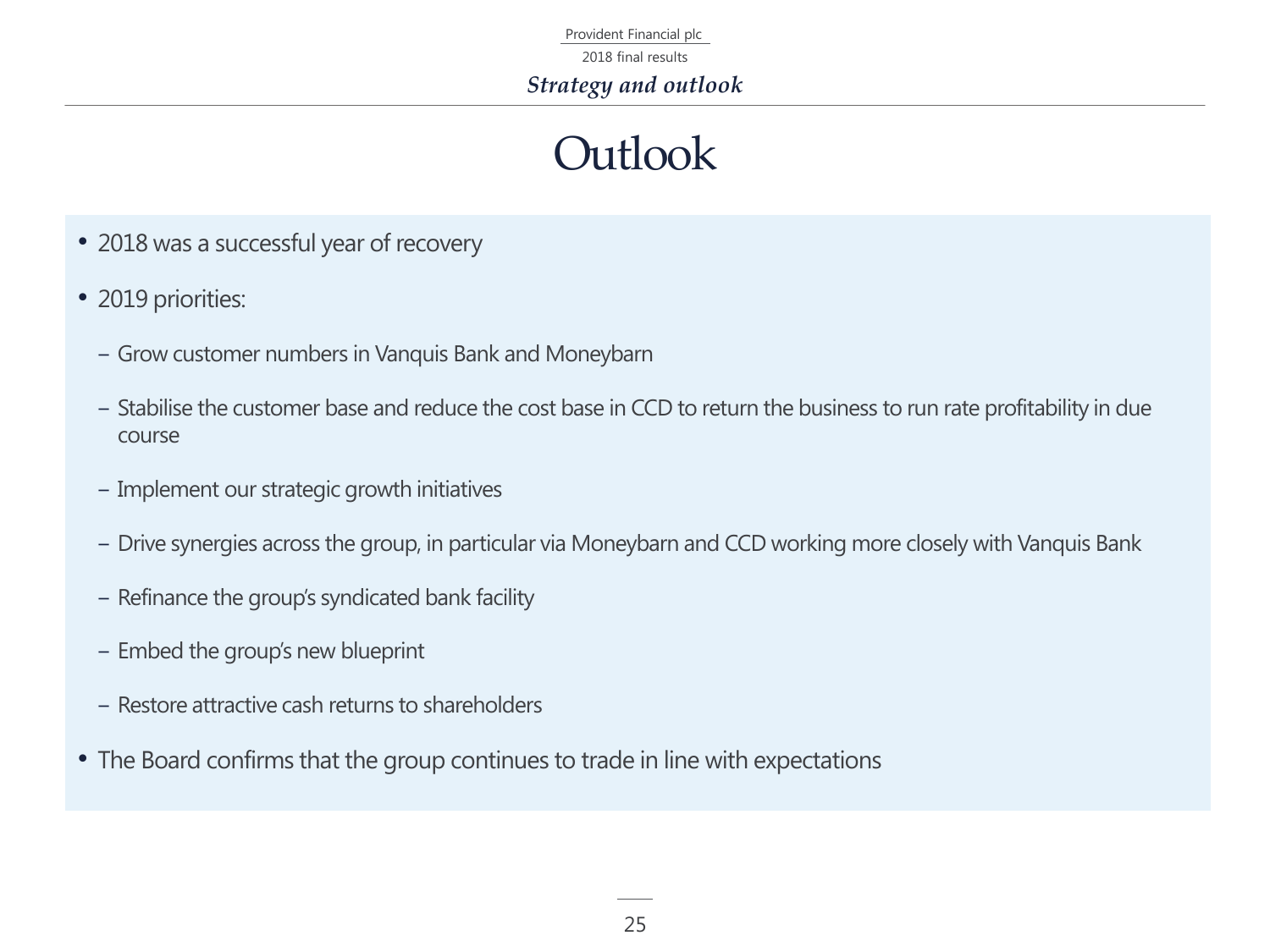

2018 final results



**Malcolm Le May – Chief Executive Officer Simon Thomas – Chief Financial Officer**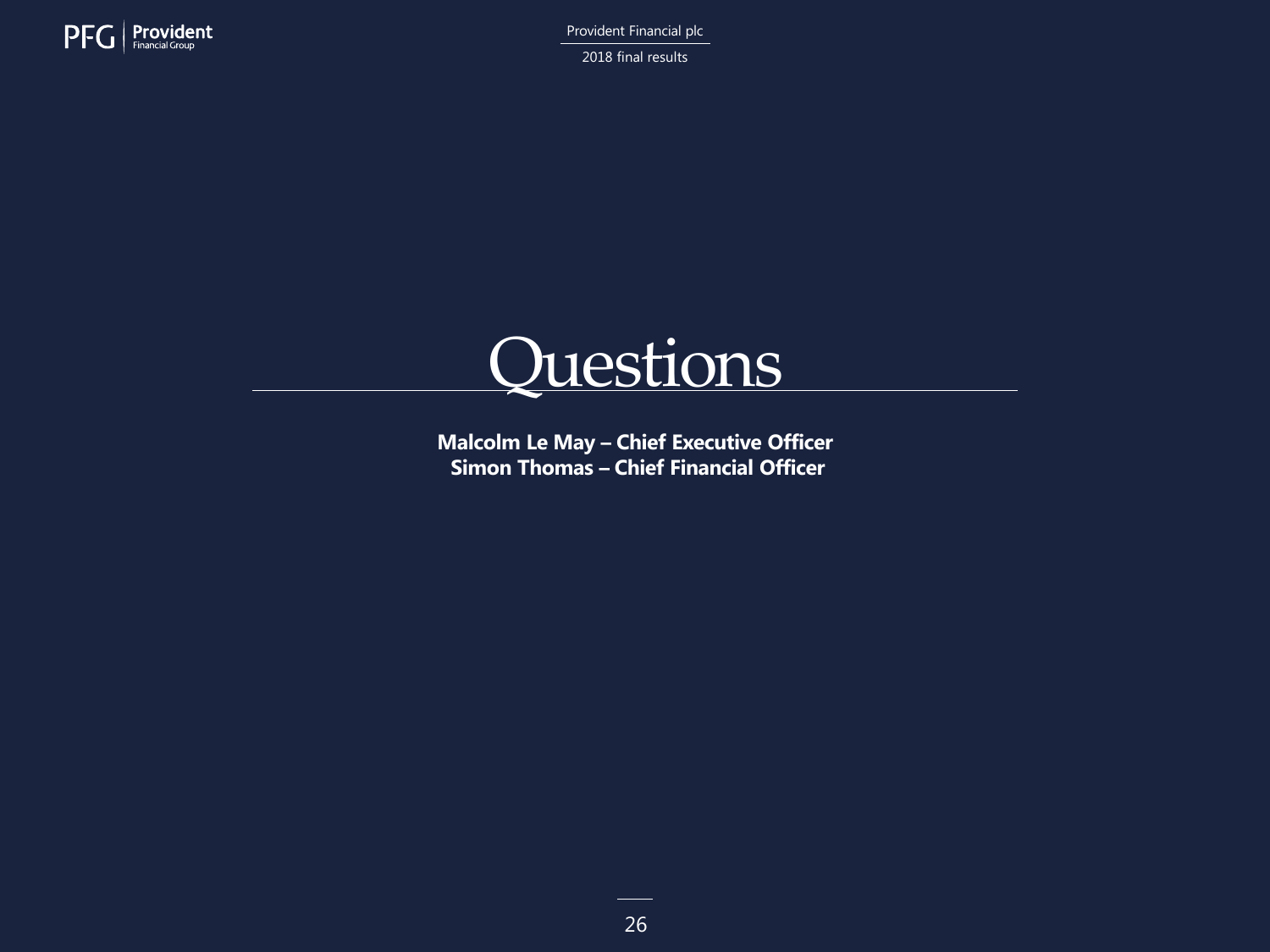## Group

- **Adjusted basic earnings per share –** Profit before the amortisation of acquisition intangibles and exceptional items after tax divided by the weighted average number of share in issue
- **Adjusted profit before tax**  Profit before tax, the amortisation of acquisition intangibles and exceptional items
- **Annualised impairment rate**  Impairment as a percentage of average receivables for the 12 months ended 31 December
- **Annualised return on assets (ROA)** Profit before interest and exceptional items after tax as a percentage of average receivables for the 12 months ended 31 December
- **Annualised revenue yield**  Revenue as a percentage of average receivables for the 12 months ended 31 December
- **Annualised risk-adjusted margin (RAM)**  Revenue less impairment as a percentage of average receivables for the 12 months ended 31 December
- **Average receivables –** Average of month end receivables for the 12 months ended 31 December ending excluding the impact of the balance reduction adjustment in respect of Vanquis Bank and Moneybarn
- **CEM**  Customer Experience Manager
- **CLI**  Credit line increase
- **FCA** Financial Conduct Authority
- **LCV**  Light commercial vehicle
- **LGD** Loss given default
- **PD** Probability of default
- **PRA** Prudential Regulation Authority
- **ROP** Repayment option plan